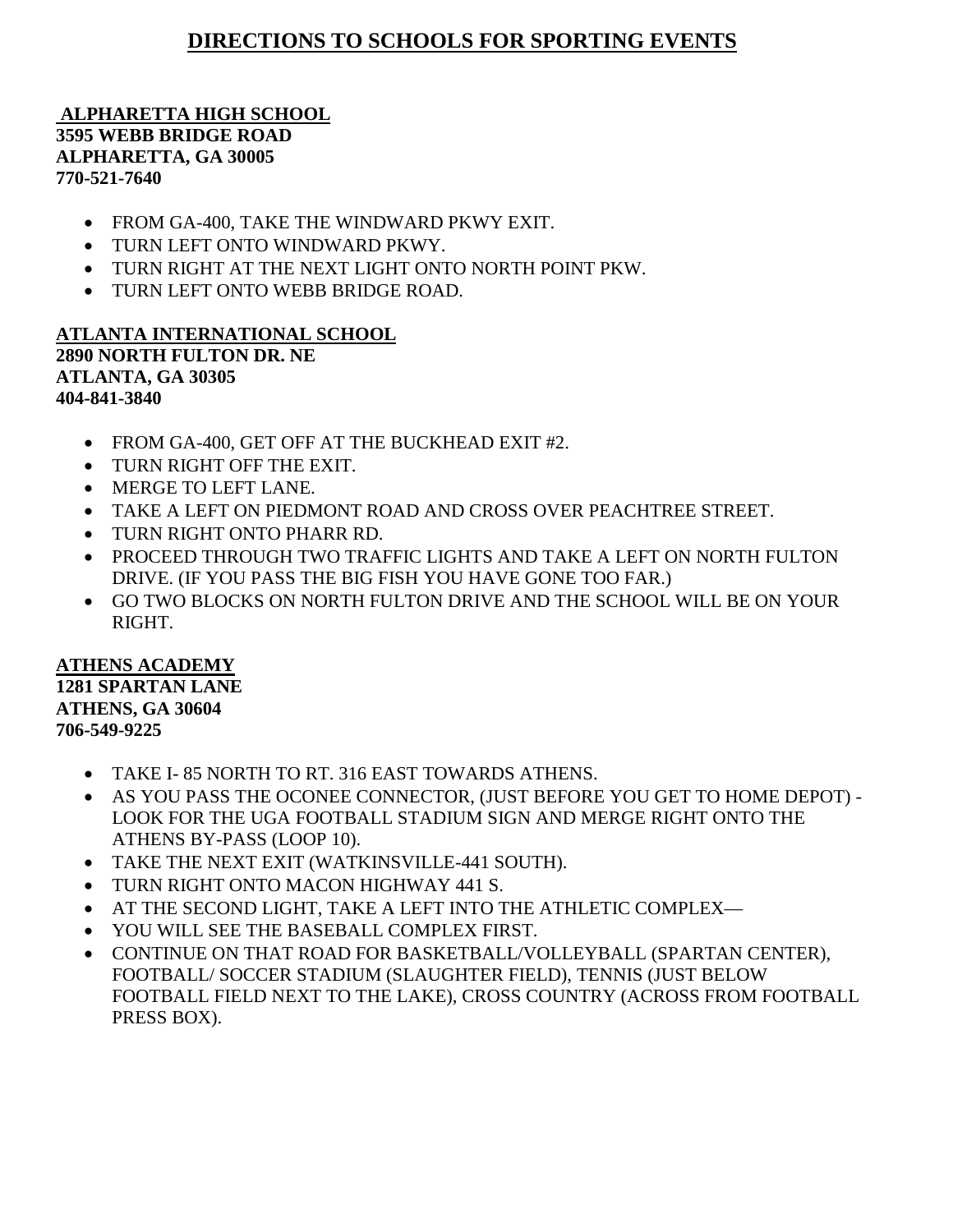## **ATHENS CHRISTIAN 1270 HIGHWAY 29 NORTH ATHENS, GEORGIA 30610 706-549-7586**

- TAKE GA 316 TOWARDS ATHENS.
- TAKE THE GA-10 LOOP NORTH EXIT.
- MERGE ON TO US-29 NORTH.

## **AVONDALE HIGH SCHOOL 1192 CLARENDON AVENUE AVONDALE ESTATES, GA 30002 678-874-0402**

- FOLLOW I-285 EAST TOWARD GREENVILLE.
- TAKE EXIT 41—GA-10 WEST.
- MERGE ONTO MEMORIAL DRIVE.
- RIGHT ON COLUMBIA DRIVE.
- RIGHT ON CLARENDON AVE.
- SCHOOL IS ON THE RIGHT.

## **BANNEKER HIGH SCHOOL 5935 FELDWOOD ROAD COLLEGE PARK, GA 30349 770-969-3410**

- TAKE I-85 TO FLAT SHOALS ROAD, EXIT #66 (SOUTH OF THE AIRPORT MARTA PARKING AREA).
- TURN WEST ON FLAT SHOALS ROAD.
- GO ONE BLOCK (BP STATION ON RIGHT CORNER) AND TURN RIGHT ONTO FELDWOOD ROAD.
- BANNEKER HIGH SCHOOL IS A SHORT DISTANCE ON LEFT.

#### **BLESSED TRINITY 11320 WOODSTOCK ROAD ROSWELL, GEORGIA 30075 678-277-9083**

- GA 400 NORTH.
- AT EXIT 7B, TAKE RAMP ONTO SR-140 (HOLCOMB BRIDGE RD).
- ROAD NAME CHANGES TO CROSSVILLE ROAD.
- TURN LEFT ON WOODSTOCK ROAD.
- TURN RIGHT ONTO THE ENTRANCE ROAD FOR BLESSED TRINITY CATHOLIC HIGH SCHOOL.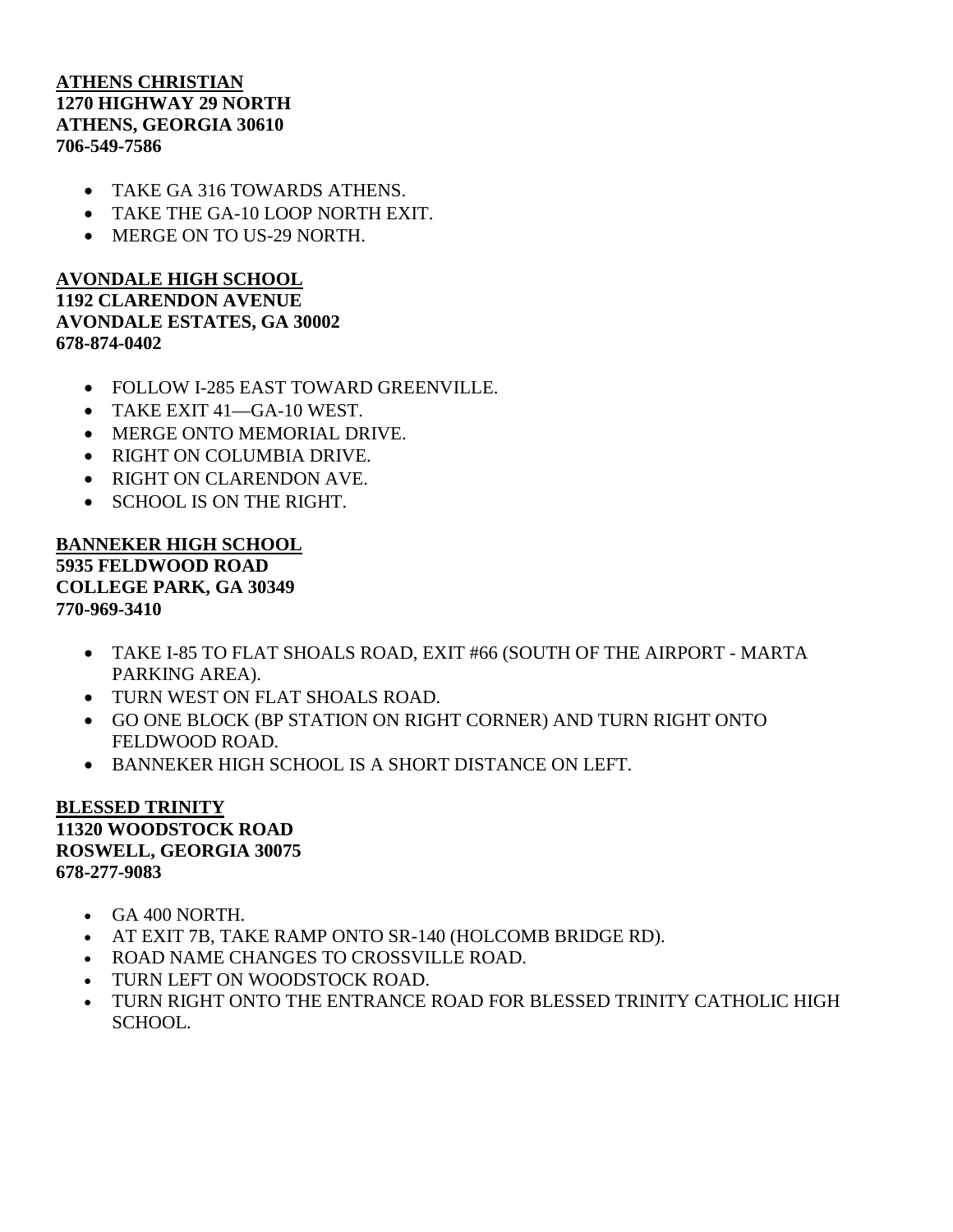### **BOWDEN HIGH SCHOOL 504 WEST COLLEGE STREET BOWDON, GA 30108 770-258-5408**

- FROM I-20, GET OFF ON EXIT 5.
- GO SOUTH ON HIGHWAY 100, APPROXIMATELY 9½ MILES, TO BOWDON.
- AT THE FIRST RED LIGHT, MAKE A RIGHT ONTO HIGHWAY 166 (A.K.A. W. COLLEGE STREET).
- THE SCHOOL IS APPROXIMATELY 1 MILE ON THE LEFT.

#### **BUFORD HIGH SCHOOL 2750 SAWNEE AVENUE BUFORD, GA 30518 770-945-6768**

- TAKE I-85 NORTH TO I-985 NORTH.
- TAKE EXIT 4.
- TURN LEFT ONTO BUFORD DRIVE.
- BEAR RIGHT ONTO GA-13.
- MAKE A SHARP L TURN ON RAMP ONTO SAWNEE AVE./ST.
- SCHOOL IS AT 2750 SAWNEE AVE.

## **FROM ST. FRANCIS**:

- TAKE GA 400 NORTH TO EXIT 14 (GA 20 EAST).
- TRAVEL APROXIMATELY 10 MILES.
- TAKE A LEFT ON TO PEACHTREE INDUSTRIAL BLVD.
- TURN RIGHT ON TO S. WATERWORKS ROAD.
- TURN LEFT ON TO SAWNEE ROAD.

## **CEDARTOWN HIGH SCHOOL**

**167 FRANK LOTT DRIVE CEDARTOWN, GA 30125 770-748-0490**

#### **FROM GEORGIA 400**

- SOUTH ON 400 TO I285 WEST THEN GET ON I20 WEST.
- EXIT AT BREMEN EXIT AND GET ON HIGHWAY 27 NORTH.
- FOLLOW HWY 27 NORTH THROUGH TALLAPOOSA UNTIL YOU REACH CEDARTOWN.
- FOLLOW THE HWY 27 BYPASS NORTH FOR APPROXIMATELY 2.5 MILES MAKE A LEFT
- AT THE TRAFFIC LIGHT AND GO APPROXIMATELY 100 YARDS.
- CEDARTOWN HIGH SCHOOL WILL BE ON YOUR RIGHT.
- APPROXIMATE TRIP FROM ATLANTA: 2 HOURS.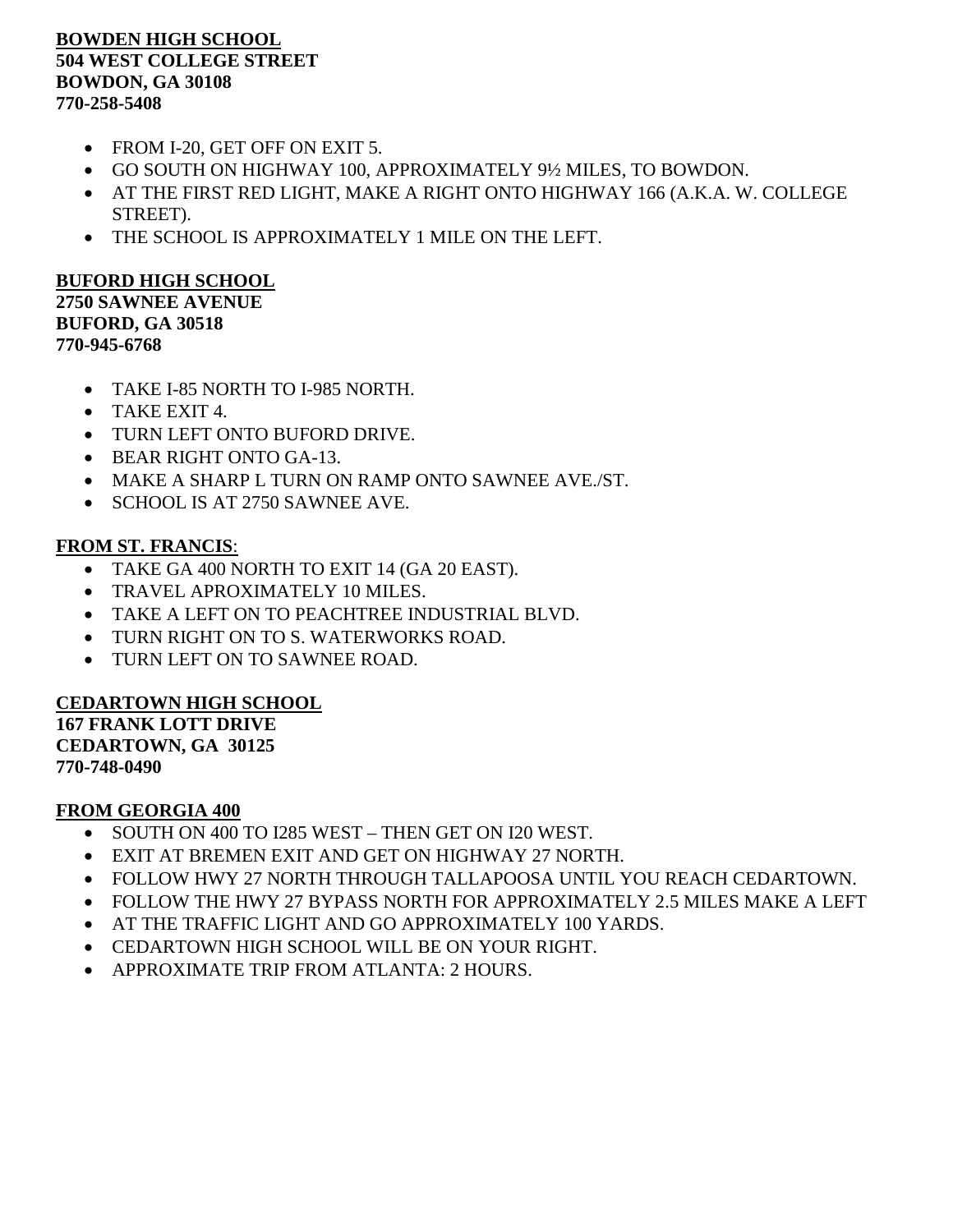#### **CHATTAHOOCHEE HIGH SCHOOL 5230 TAYLOR ROAD ALPHARETTA, GA 30022 770-521-7600**

## **FROM GEORGIA 400 NORTH**:

- FOLLOW 400 NORTH TO EXIT 10 (OLD MILTON PARKWAY).
- TURN RIGHT AT THE TOP OF THE OFF RAMP AND CONTINUE APPROXIMATELY 2-1/4 MILES UNTIL YOU SEE THE PUBLIX SUPERMARKET ON YOUR RIGHT.
- AS YOU PASS PUBLIX, THE ROAD BENDS SLIGHTLY TO THE RIGHT AND BECOMES STATE BRIDGE ROAD.
- FOLLOW FOR 1 MILE UNTIL YOU REACH THE INTERSECTION WITH JONES BRIDGE ROAD (QUICK TRIP GAS STATION ON RIGHT AND BP GAS STATION ON LEFT).
- TURN LEFT ONTO JONES BRIDGE AND CONTINUE TO NEXT LIGHT, WHICH IS TAYLOR ROAD.
- TURN RIGHT ON TAYLOR CHS IS LOCATED ABOUT 1/2 MILE DOWN ON YOUR LEFT.
- THE SCHOOL IS ON THE LEFT.

## **CHEROKEE HIGH SCHOOL 930 MARIETTA HWY CANTON, GA 30114 770-479-4112**

- TAKE HWY 140 W TO I-575 S.
- FOLLOW I- 575 S TO EXIT 16.
- AT SIGNAL LIGHT, TURN RIGHT ONTO HWY 5 N.
- AT THE FIRST SIGNAL LIGHT TURN LEFT INTO SCHOOL.

## **CLAYTON INTERNATIONAL PARK**

- FOLLOW I-75 SOUTH TOWARD MACON.
- TAKE THE GA-138 WEST EXIT (EXIT 228) TOWARD JONESBORO.
- TURN RIGHT ONTO GA-138.
- PARK ENTRANCE IS ON THE LEFT.
- FOLLOW THE TENNIS CENTER SIGNS.

**CREEKVIEW 1550 OWENS STORE ROAD CANTON, GA 30115 770-720-7600**

## **FROM ST. FRANCIS**:

- LEFT OUT OF SCHOOL ENTRANCE.
- LEFT ON BETHANY BEND.
- RIGHT ON HOPEWELL ROAD.
- LEFT ON REDD ROAD.
- RIGHT ON FREEMANVILLE.
- LEFT ON BIRMINGHAM ROAD.
- RIGHT ON BIRMINGHAM HWY.
- LEFT ON NEW BULL PEN ROAD.
- NEW BULL PEN BECOMES UNION HILL.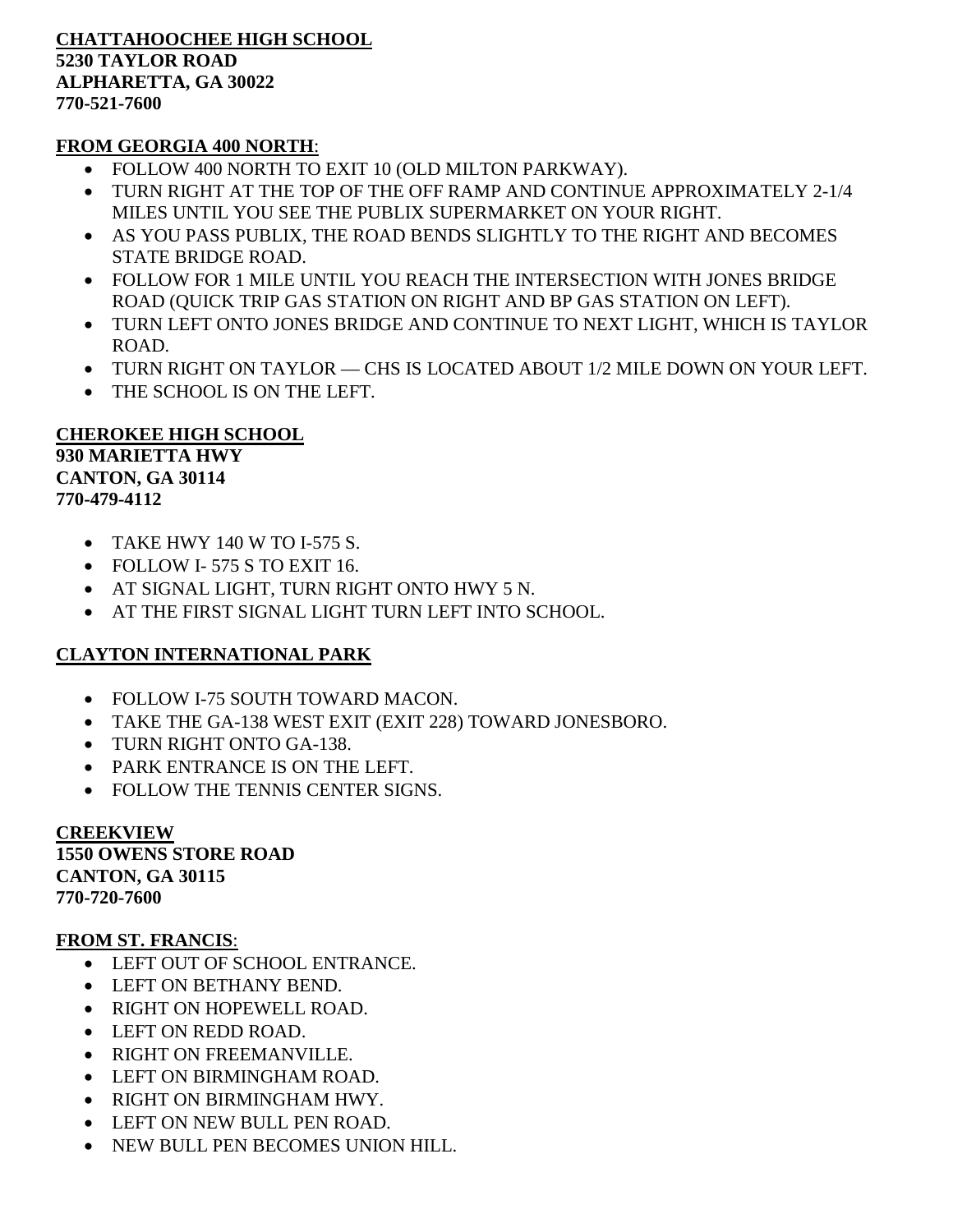- WHEN YOU PASS THE LIBERTY GROVE ROAD SLOW DOWN, TURN RIGHT ON THE NEXT ROAD--OLD LATHEMTOWN.
- IT WILL DEAD END AT ARBOR HILL, TAKE A RIGHT ON ARBOR HILL.
- TURN LEFT ON OWENS STORE AT THE 4-WAY STOP.
- CREEKVIEW WILL BE ON YOUR LEFT.

#### **CROSS KEYS 1626 N. DRUID HILLS RD., NE ATLANTA, GA 30319-4156 678-874-6102**

- FROM I-285 TAKE I-85 SOUTH.
- TAKE EXIT 89 TOWARD GA-42 / N DRUID HILLS RD.
- TURN SLIGHT RIGHT ONTO N DRUID HILLS RD NE.

**DARLINGTON 1014 CAVE SPRING ROAD ROME, GA 30161 706-235-6051**

- TAKE I-75 NORTH (30 MILES) TO EXIT 290 (ROME/CANTON EXIT).
- TURN LEFT ONTO GA. RTE. 20.
- AFTER THREE MILES, TAKE US 41 NORTH FOR THREE MILES.
- EXIT AT US 411 SOUTH, TOWARD ROME.
- FOLLOW SIGNS TO CEDARTOWN (NOT ROME), BEARING LEFT ON HIGHWAYS 27 AND 411.
- TAKE THE DARLINGTON DRIVE EXIT.
- TURN LEFT AT THE DEAD END, GO 200 FEET AND THE TURN RIGHT ONTO DARLINGTON DRIVE.

**DAWSON COUNTY HIGH SCHOOL 1665 PERIMETER ROAD DAWSONVILLE, GA 30534 706-265-6555**

- TAKE 400 NORTH TO THE TRAFFIC LIGHT AT HWY 53.
- TURN LEFT ON HWY 53 CONTINUE APPROXIMATELY 6 MILES TO TRAFFIC LIGHT AT PERIMETER ROAD.
- TURN RIGHT, THE SCHOOL IS ON THE RIGHT.

**DECATUR HIGH SCHOOL 310 N. MCDONOUGH STREET DECATUR, GA 30030 404-370-4420**

- $\bullet$  TAKE GA-400 S.
- MERGE ONTO I-285 E.
- MERGE ONTO US-78 W VIA EXIT 39A TOWARD DECATUR / ATLANTA.
- TURN SLIGHT LEFT ONTO CHURCH ST.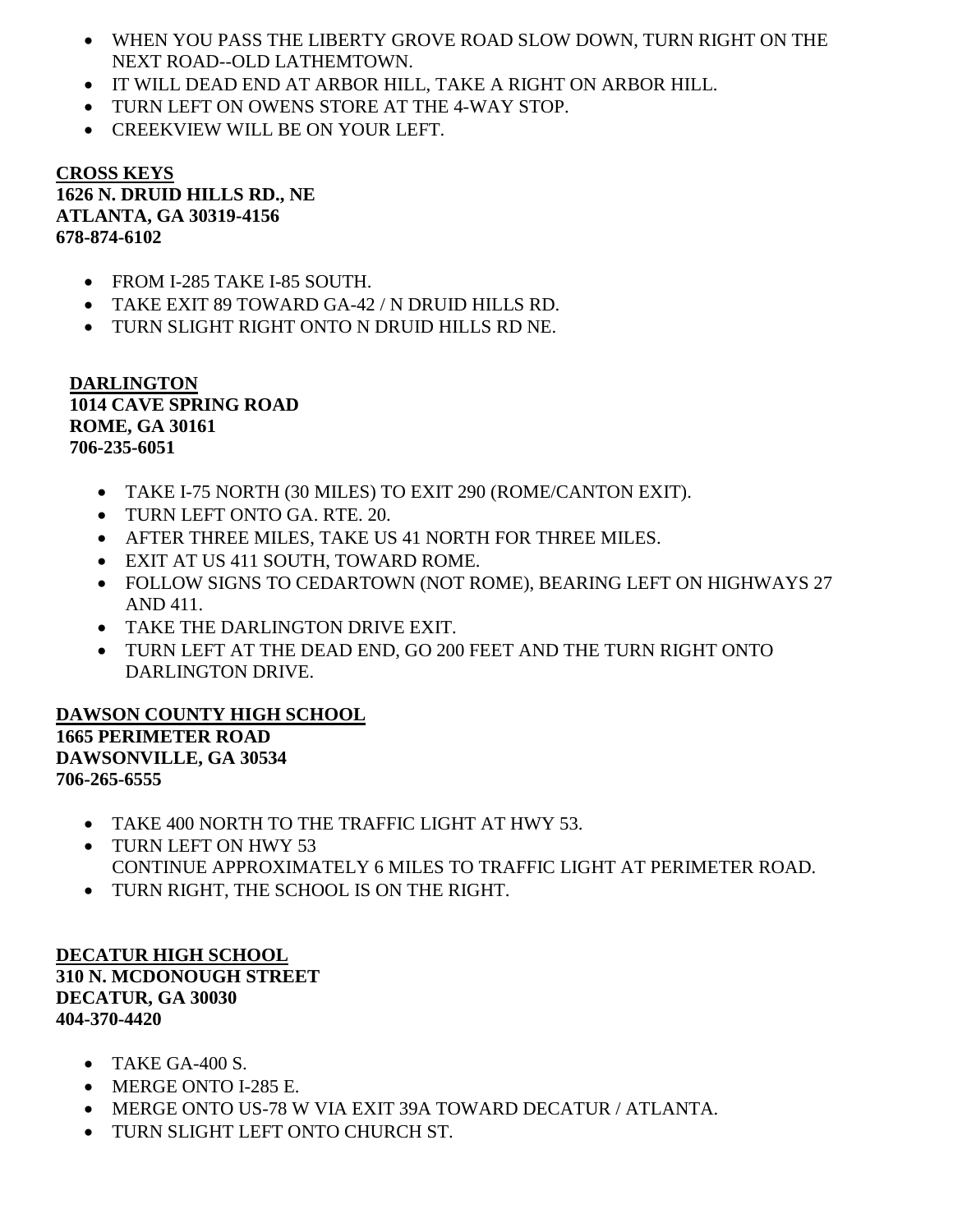- TURN RIGHT ONTO E MAPLE ST.
- TURN LEFT ONTO N MCDONOUGH ST.

# **DULUTH HIGH SCHOOL**

3737 BROCK ROAD DULUTH, GA 30096 770-476-5206

- 85 NORTH FROM ATLANTA
- EXIT HWY 120 DULUTH HWY AND FOLLOW SIGNS TO DULUTH WEST.
- TAKE HWY 120 TO BUFORD HWY (US230 AND TAKE A RIGHT).
- NEXT TRAFFIC LIGHT IS BROCK ROAD
- TURN LEFT CROSS OVER RAILROAD TRACKS
- CONTINUE STRAIGHT ON BROCK ROAD
- HIGH SCHOOL IS DOWN THE HILL ON THE LEFT.

## **EAGLES LANDING CHRISTIAN SCHOOL 2400 HWY. 42 NORTH MCDONOUGH, GEORGIA 30253 678-818-1075**

# **DIRECTIONS TO RICHARD CRAIG PARK (TENNIS)**

- FROM THE NORTH TAKE 75 SOUTH TO EXIT 216 (HWY. 155).
- TURN LEFT ON HWY. 155.
- GO THROUGH TWO RED LIGHTS AND ONE FOUR WAY STOP SIGN.
- COURTS ARE ON THE LEFT AT RICHARD CRAIG PARK.
- IF YOU PASS THE POST OFFICE YOU HAVE GONE TOO FAR.

# **TO THE SCHOOL:**

- FROM THE NORTH TAKE I-75 SOUTH TO EXIT 224(EAGLE'S LANDING PKWAY/HUDSON BRIDGE RD.)
- TURN LEFT ONTO EAGLE'S LANDING PKWAY AND GO APPROXIMATELY 4 TO 5 MILES.
- TURN RIGHT ONTO HWY 23/42(A GAS STATION IS ON YOUR RIGHT) AND GO ABOUT 1.5 MILES.
- EAGLE'S LANDING FIRST BAPTIST CHURCH AND CHRISTIAN ACADEMY IS ON YOUR LEFT.

**ETOWAH HIGH SCHOOL 6565 PUTNAM FORD DRIVE WOODSTOCK, GA 30189 770-926-4411**

## **FROM ST. FRANCIS:**

- LEFT ON COGBURN GO TO STOPLIGHT.
- AT THE LIGHT TURN LEFT ONTO BETHANY BEND ROAD.
- TURN RIGHT ON HOPEWELL ROAD THEN A QUICK LEFT ON BETHANY BEND.
- TURN LEFT ON BETHANY ROAD.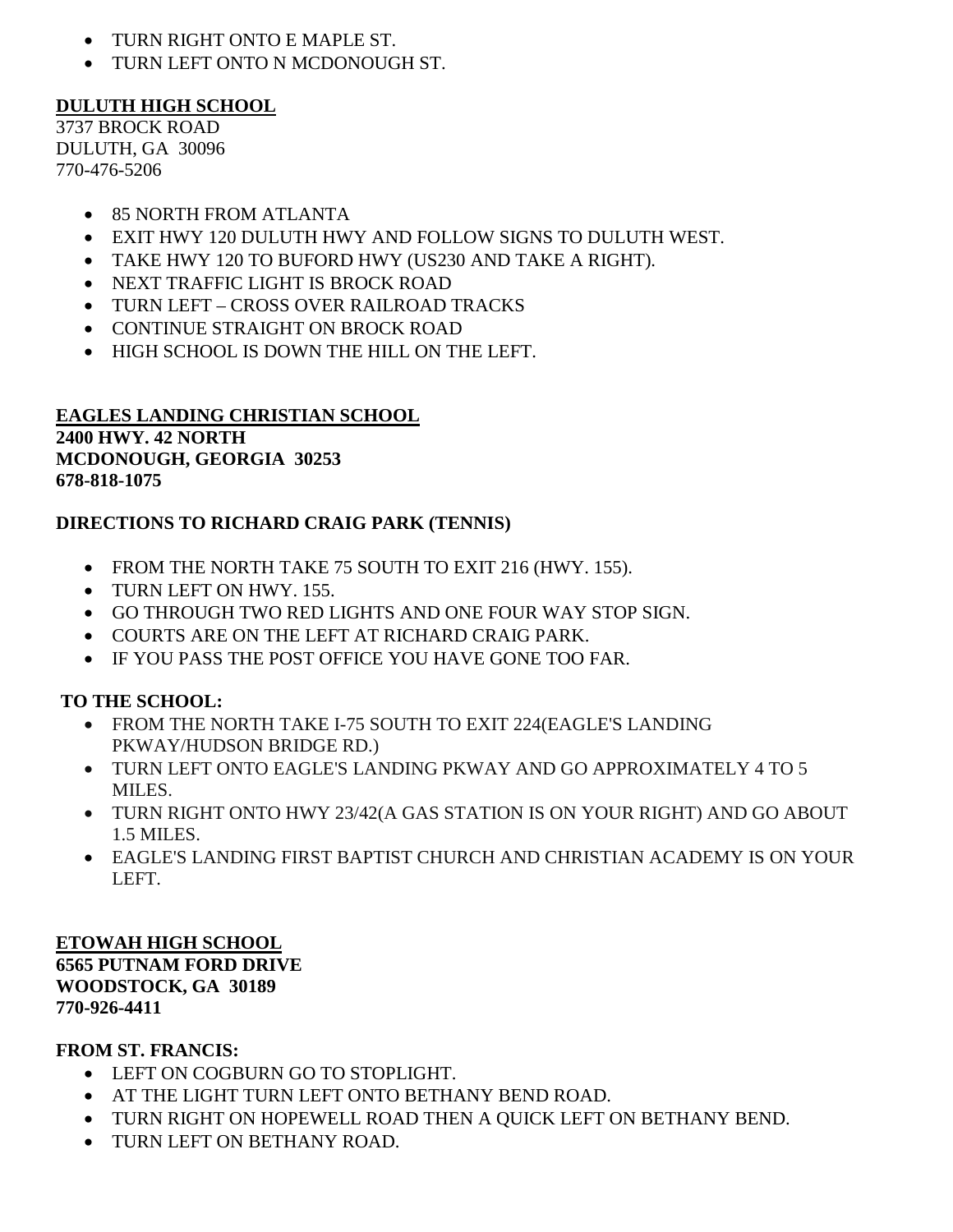- AT FOUR WAY INTERSECTION TURN RIGHT ONTO PROVIDENCE ROAD.
- CROSS OVER FREEMANVILLE ROAD AND TURN RIGHT ONTO RANCHETTE (VERY EASY TO MISS).
- TURN RIGHT ON HWY 140.
- TURN LEFT ONTO ARNOLD MILL ROAD.
- FOLLOW ARNOLD MILL TO TOWNE LAKE PARKWAY.
- TOWNE LAKE PARKWAY TURN ONTO EAGLE DRIVE. SCHOOL ON RIGHT AT TOP OF HILL.

## **FROM 400:**

- TAKE 400 SOUTH TO I-285.
- TAKE I-285W TO I-75 NORTH TO EXIT 268 (I-575N).
- FROM I-575 TAKE EXIT 8 (TOWNE LAKE PARKWAY).
- TURN LEFT ONTO TOWNE LAKE PARKWAY.
- GO APPROXIMATELY 2 MILES TOWNE LAKE PARKWAY TURNS INTO EAGLE DRIVE.
- TAKE EAGLE DRIVE TO PUTNAM FORD ROAD AND TURN RIGHT INTO SCHOOL
- COMPLEX.
- AT TRAFFIC LIGHT ETOWAH HIGH SCHOOL ON LEFT.

## **EXCEL CHRISTIAN 325 OLD MILL ROAD CARTERSVILLE, GA 30120 770-382-9488**

- TAKE EXIT 288 OFF I-75 (CARTERSVILLE MAIN STREET EXIT ) AND TURN LEFT.
- YOU WILL STAY ON MAIN STREET THROUGH 6 RED LIGHTS.
- AT THE SIXTH RED LIGHT, YOU WILL BE AT BARTOW STREET. CROSS OVER BARTOW AND BEAR LEFT ONTO ETOWAH DRIVE.
- STAY STRAIGHT ON ETOWAH AND GO THROUGH ONE RED LIGHT TO A 4 WAY STOP.
- TURN RIGHT ONTO OLD MILL ROAD.
- CARTERSVILLE CHURCH OF GOD WILL BE ON THE RIGHT AND EXCEL IS ON THE CHURCH GROUNDS.

## **FELLOWSHIP CHRISTIAN 480 WEST CROSSVILLE ROAD ROSWELL, GA 30075-7502 770-641-6800**

- TAKE GA 400 NORTH.
- GO WEST ON HOLCOMB BRIDGE ROAD (EXIT 7B) APPROXIMATELY 3.7 MILES.
- HOLCOMB BRIDGE WILL CHANGE NAMES TO CROSSVILLE ROAD, WHEN YOU CROSS OVER HWY. 9, AND THEN TO WEST CROSSVILLE WHEN YOU CROSS CRABAPPLE ROAD.
- FELLOWSHIP BIBLE CHURCH WILL BE ON YOUR LEFT.
- YOU CAN'T SEE THE CHURCH FROM THE ROAD, BUT THERE IS A BRICK SIGN.
- SINCE THE ROAD IS A DIVIDED HIGHWAY, YOU HAVE TO PASS US, MAKE A U-TURN AND COME BACK.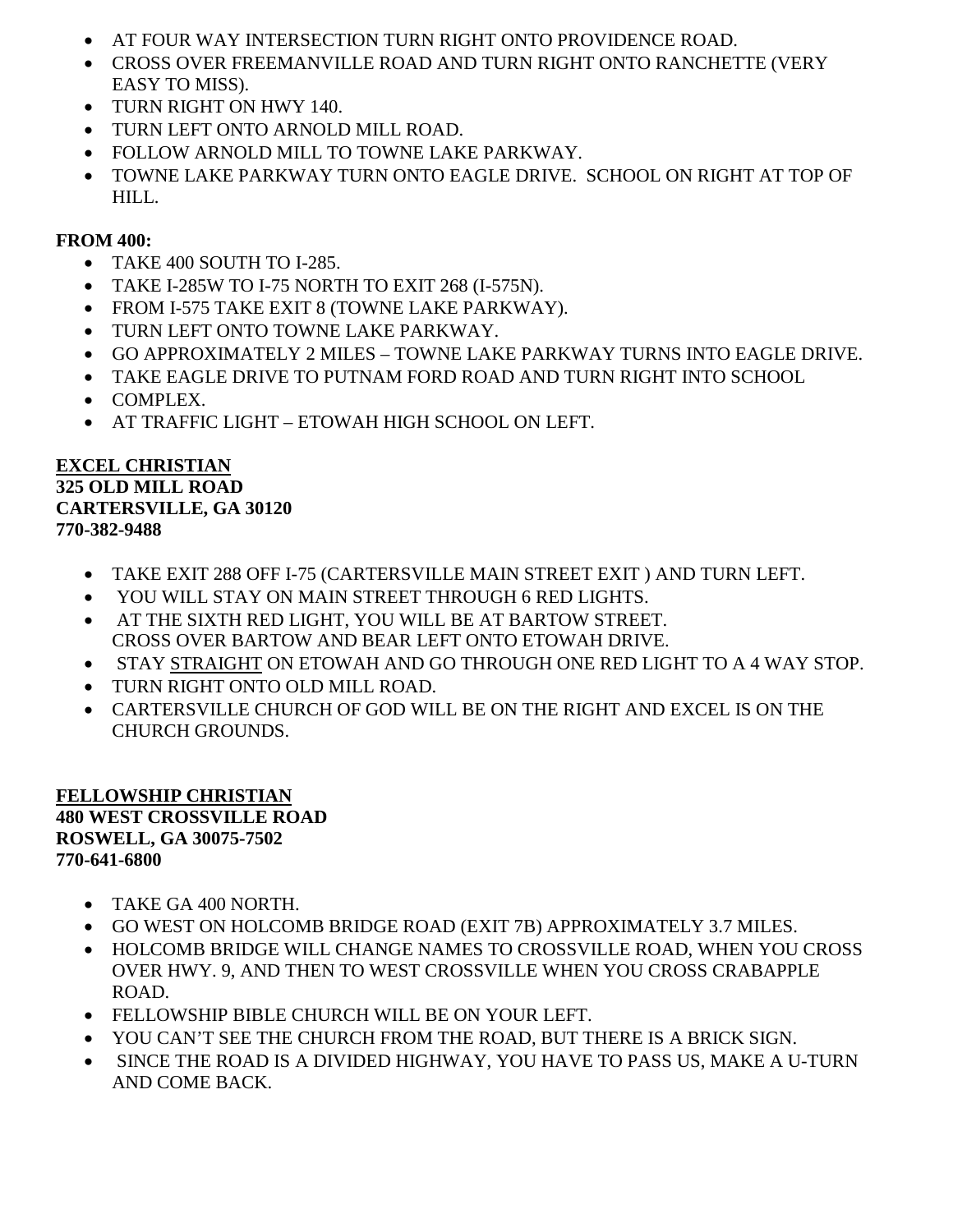## **FLOWERY BRANCH HIGH SCHOOL 6603 SPOUT SPRINGS ROAD FLOWERY BRANCH, GA 30542 770-967-8000**

## **DIRECTIONS FROM ST. FRANCIS:**

- TAKE GA 400 NORTH.
- GET OFF AT EXIT 14 (GA 20).
- TURN RIGHT ON GA 20 (TRAVEL 12 MILES).
- MERGE ONTO 985 NORTH.
- EXIT 12 SPOUT SPRINGS RD./ FLOWERY BRANCH. TURN RIGHT AT END OF EXIT RAMP.
- GO TO FIRST RED LIGHT AND TURN LEFT ON HOG MOUNTAIN RD.
- TRAVEL APPROXIMATELY ½ MILE SCHOOL WILL BE ON YOUR LEFT.

## **DIRECTIONS FROM I-85:**

- TAKE I-85 NORTH TO I-985.
- BEAR LEFT ONTO I-985 NORTH.
- EXIT 12 SPOUT SPRINGS RD./ FLOWERY BRANCH.
- TURN RIGHT AT END OF EXIT RAMP.
- GO TO FIRST RED LIGHT AND TURN LEFT ON HOG MOUNTAIN RD.
- TRAVEL APPROXIMATELY ½ MILE SCHOOL WILL BE ON YOUR LEFT.

## **FORSYTH CENTRAL HIGH SCHOOL 520 TRIBBLE GAP ROAD CUMMING, GA 30040 770-887-8151**

- TRAVEL NORTH ON GA-400.
- TAKE THE BALD RIDGE MARINA ROAD EXIT EXIT NUMBER 15.
- TURN LEFT AT EXIT TOWARDS CUMMING.
- BALD RIDGE MARINA ROAD BECOMES BALD RIDGE ROAD AND THEN BECOMES PIRKLE FERRY ROAD.
- PIRKLE FERRY ROAD BECOMES EAST MAIN STREET/GA-9 N/GA-20 W.
- PASS THE COURTHOUSE ON YOUR LEFT AND THEN TURN RIGHT ONTO TRIBBLE GAP ROAD.
- THE SCHOOL IS ON YOUR LEFT DIRECTLY ACROSS FROM THE POST OFFICE.

## **FULTON LEADERSHIP ACADEMY 1706 WASHINGTON ROAD EAST POINT, GA 30344 404-472-3529**

FROM GA-400S:

- TAKE I85S EXIT TOWARD DOWNTOWN
- MERGE ONTO I-85S
- TAKE EXIT 243 TO MERGE ONTO GA-166 W TOWARD LANGFORD PKWY/E POINT
- TAKE THE GA-154 N EXIT TOWARD US-29N/FT MCPHERSON/E POINT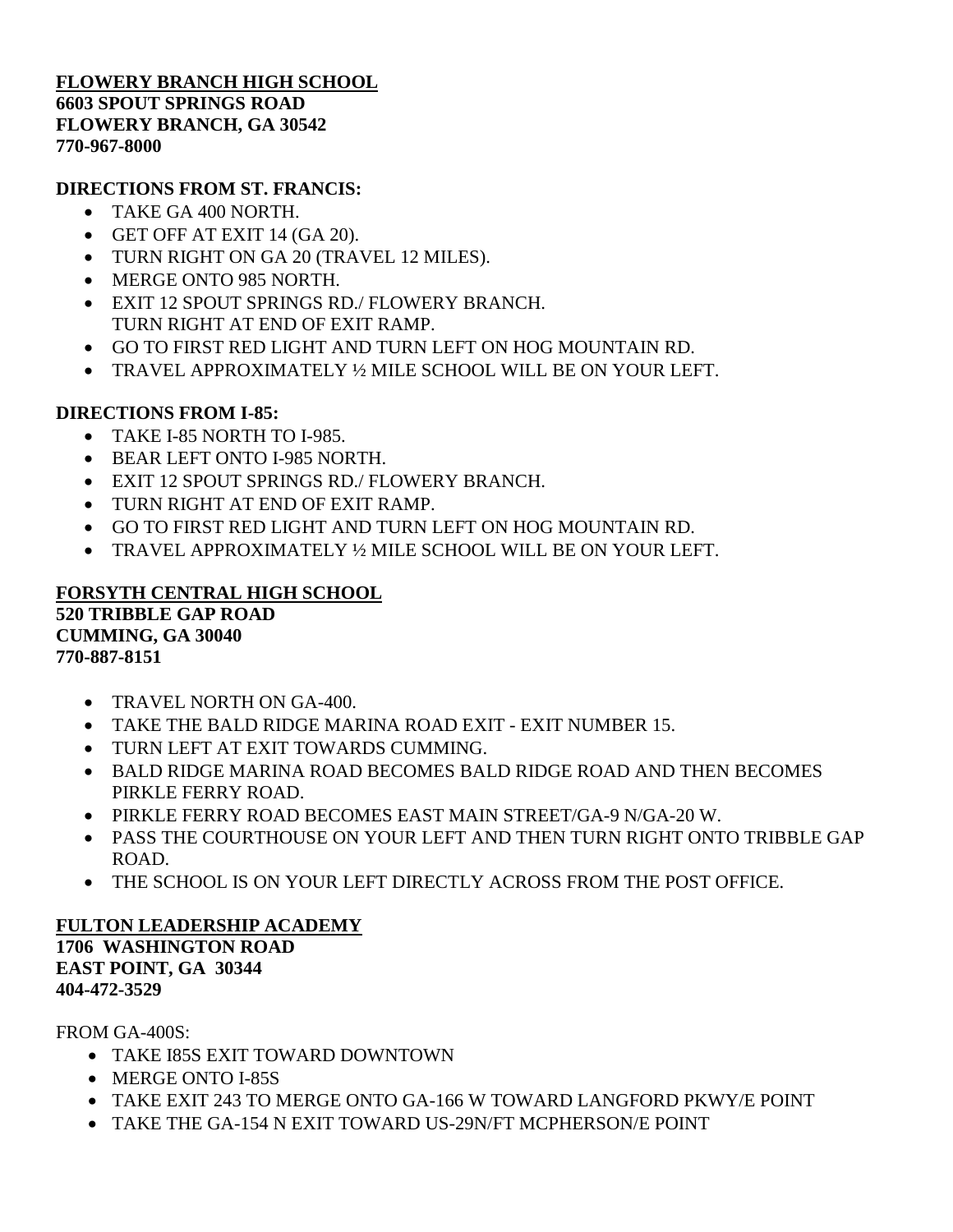- KEEP RIGHT AT THE FORK, FOLLOW SIGNS FOR US 29 S/GA14S/GA 139S AND MERGE ONTO GA-154 E/WOMACK AVE
- TURN RIGHT ONTO MAIN ST
- CONTINUE ONTO N CHURCH STREET
- SLIGHT LEFT ONTO E POINT STREET
- KEEP RIGHT TO STAY ON E POINT STREET
- SCHOOL ON RIGHT

#### **GAINESVILLE HIGH SCHOOL 830 CENTURY PLACE GAINESVILLE, GA 30501-3002**

**770-536-4441**

# **FROM I-85/985:**

- I-85 NORTH TOWARDS GREENVILLE.
- BEAR LEFT ONTO I-985 (LAKE LANIER ISLAND/GAINESVILLE).
- TAKE EXIT # 20 (HWY 60/CANDLER HWY). TURN LEFT AT END OF RAMP.
- AT 7TH OR 8TH TRAFFIC LIGHT TURN RIGHT ONTO RAINEY ST. (AT BRUSTERS). AT DEAD END.
- TURN LEFT ONTO CENTURY PLACE.
- YOU WILL SEE THE GAINESVILLE HIGH SCHOOL ARCHES AT THAT POINT.

# **FROM I-400:**

- TAKE EXIT 17 (GAINESVILLE EXIT) TURN RIGHT AT END OF EXIT RAMP (HWY 306 HEADING EAST).
- CONTINUE ABOUT 8 MILES AND TURN RIGHT ON HWY. 53.
- GO APPROXIMATELY 10 MILES PAST LAKESHORE MALL.
- CONTINUE THROUGH BIG INTERSECTION AT MALL. YOU WILL SEE A BRUSTERS ON THE LEFT.
- TURN LEFT BY BRUSTERS AND PROCEED TO DEAD END.
- TURN LEFT AND GO THROUGH GHS ARCHES.

**215 WIEUCA ROAD, NW ATLANTA, GA 404-252-8389**

# **GALLOWAY (MULTIPLE EVENT SITES)**

- TAKE 400 SOUTH TO 285 WEST.
- TAKE ROSWELL ROAD EXIT AND TURN LEFT TOWARDS BUCKHEAD.
- TRAVEL APPROXIMATELY 3 MILES TO INTERSECTION OF WIEUCA ROAD.
- TURN RIGHT ON WIEUCA ROAD.
- GO THROUGH 4-WAY STOP AND CONTINUE FOR APPROX. 1-MILE.
- CHASTAIN GOLF COURSE AND PARK IS ON THE LEFT.
- GALLOWAY IS ON THE RIGHT.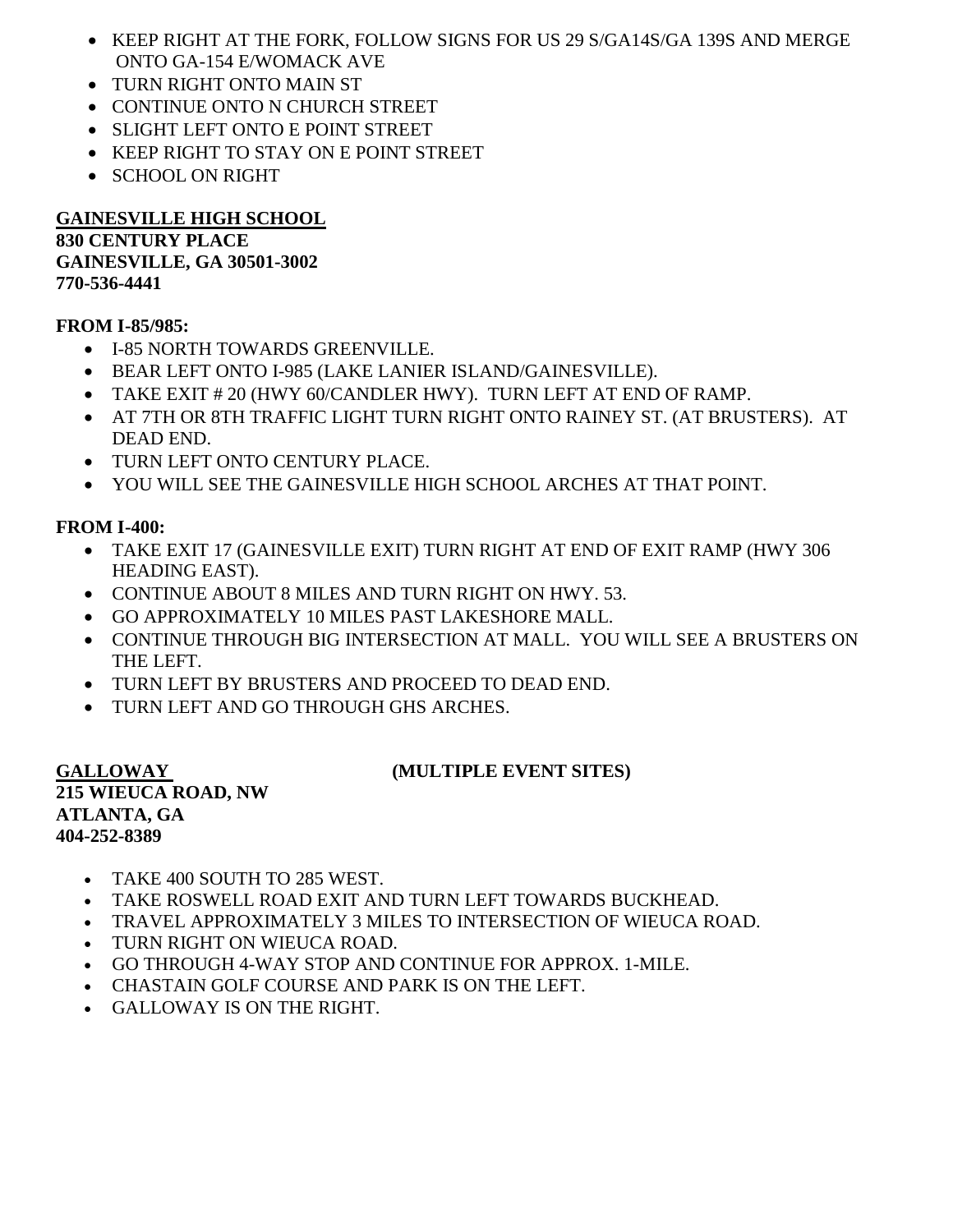## **GALLOWAY SOCCER FIELDS 2400 DEFOORS FERRY RD. ATLANTA, GA 30318**

# **FROM GA-400:**

- TAKE GA-400S TO I-85 SOUTH.
- TAKE I-85 SOUTH TO I-75 NORTH.
- TAKE THE HOWELL MILL EXIT.
- TURN RIGHT ONTO HOWELL MILL.
- AT THE LIGHT, TURN LEFT ONTO COLLIER.
- AFTER .8 MILES, TURN RIGHT ONTO DEFOORS FERRY ROAD.
- FIELDS ARE 1/2 MILE ON LEFT.

# **FROM I-75 SOUTH:**

- TAKE MOORES MILL EXIT.
- TURN RIGHT ONTO MOORES MILL.
- AFTER 1/3 MILE TAKE A LEFT ONTO WARREN ROAD.
- THEN A LEFT ONTO DEFOORS FERRY ROAD.
- THE FIELDS WILL BE A HALF MILE AHEAD ON THE RIGHT.

# **SOFTBALL GAMES PLAYED AT NYO FIELD OF DREAMS AT CHASTAIN PARK**

- FROM I-75 SOUTH TAKE I-285 EAST TO ROSWELL RD/HWY 9.
- TURN RIGHT ONTO ROSWELL ROAD (SOUTH) AND TRAVEL APPROXIMATELY 3 MILES TO WEST WIEUCA RD.
- TURN RIGHT ONTO WEST WIEUCA RD.
- AT THE STOP SIGN ON WEST WIEUCA, TURN LEFT AND GO SOUTH ON LAKE FORREST.
- FIELD AND PARKING WILL BE ¼ MILE ON RIGHT.

# **GORDON LEE HIGH SCHOOL**

105 LEE CIRCLE CHICKAMAUGA, GA 30307 706-382-3100

- TAKE I-75 NORTH TO EXIT 350.
- GO LEFT ON SR-2 (BATTLEFIELD PKWY).
- STAY IN THE RIGHT LANE (NOT THE TURN LANE). GO THROUGH A BUSY INTERSECTION WITH A K-MART AND BLOCKBUSTER.
- GO UP THE HILL AND EXIT OFF BATTLEFIELD TOWARDS ROME.
- STAY ON THIS BYPASS (GLEESON PKWY) TO THE SECOND LIGHT (GOLDEN GALLON CONVENIENCE STORE).
- TURN RIGHT ONTO GORDON MILL RD.
- GO TO THE NEXT LIGHT AND GO LEFT ON CRITTENDEN AVENUE.
- $\bullet$  SCHOOL WILL BE ON THE RIGHT, BUT GO TO 12<sup>TH</sup> STREET AND TURN RIGHT.
- GYM WILL BE ON THE RIGHT.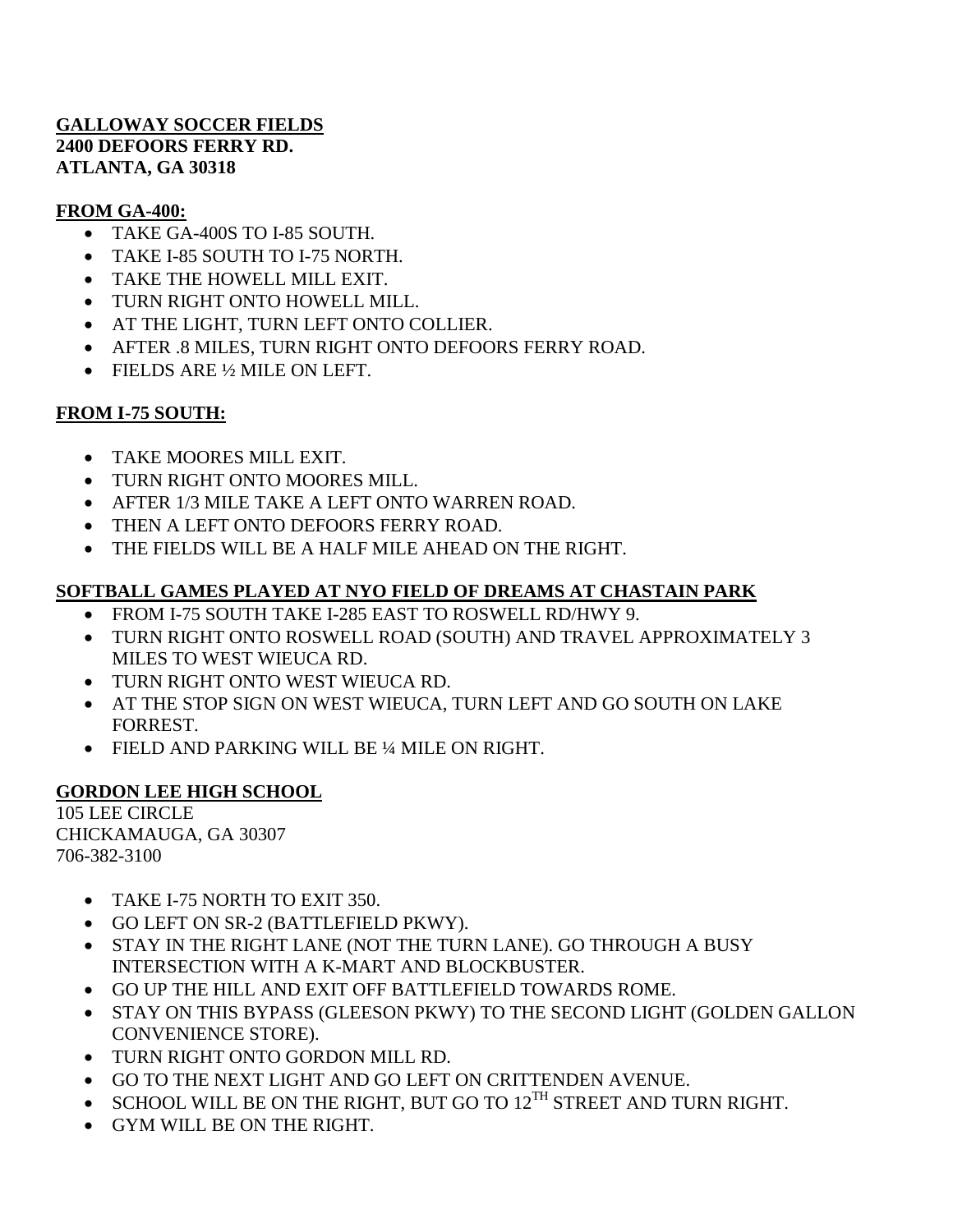## **GRADY HIGH SCHOOL 929 CHARLES ALLEN DRIVE ATLANTA, GA 30309 404-802-3001**

- TAKE GA-400 OR I-85 INTO DOWNTOWN.
- TAKE EXIT 84 TOWARD 17 ST / 14 ST / 10 ST.
- TAKE THE RAMP TOWARD FOURTEENTH STREET / TENTH STREET.
- STAY STRAIGHT TO GO ONTO TECHWOOD DR NW.
- KEEP LEFT AT THE FORK TO CONTINUE ON TECHWOOD DR NW.
- TURN LEFT ONTO 10TH ST NW.
- TURN RIGHT ONTO CHARLES ALLEN DR NE.

#### **GREATER ATLANTA CHRISTIAN 1575 INDIAN TRAIL ROAD NORCROSS, GA 30093 770-243-2000**

- TAKE I-285 EAST TO I-85 NORTH.
- EXIT AT INDIAN TRAIL ROAD.
- TURN RIGHT AND SCHOOL IS AHEAD ON RIGHT (LESS THAN 1 MILE).

## **GREENFOREST ACADEMY 3250 RAINBOW DRIVE DECATUR, GA 30034 404-486-6737**

- GA 400 SOUTH TO I-285 EAST TOWARDS AUGUSTA/GREENVILLE.
- TAKE I-20 WEST TOWARD ATLANTA.
- TAKE THE CANDLER RD. EXIT OFF I-20; TURN LEFT.
- AT  $3^{RD}$  LIGHT (BP/MALL) TURN LEFT ON RAINBOW DR.
- GO ½ MILE AND GREENFOREST BAPTIST CHURCH WILL BE ON YOUR LEFT.
- GYM SITS IN THE BACK OF PROPERTY.

## **HAPEVILLE CHARTER HIGH SCHOOL 6045 BUFFINGTON ROAD ATLANTA, GA 30349 404-941-1040**

- GA 400 S CONTINUE ON 400 TOLL ROAD
- MERGE ONTO I-85S THEN MERGE ONTO I-75S
- CONTINUE ON I-75S (SIGNS FOR ATLANTA AIRPORT/MONTGOMERY)
- TAKE EXIT 69 TO MERGE ONTO GA 14 SPUR W TOWARD S FULTON PKWY
- TAKE BUFFINGTON ROAD EXIT TOWARD RED OAK
- TURN LEFT ON BUFFINGTON ROAD SCHOOL ON RIGHT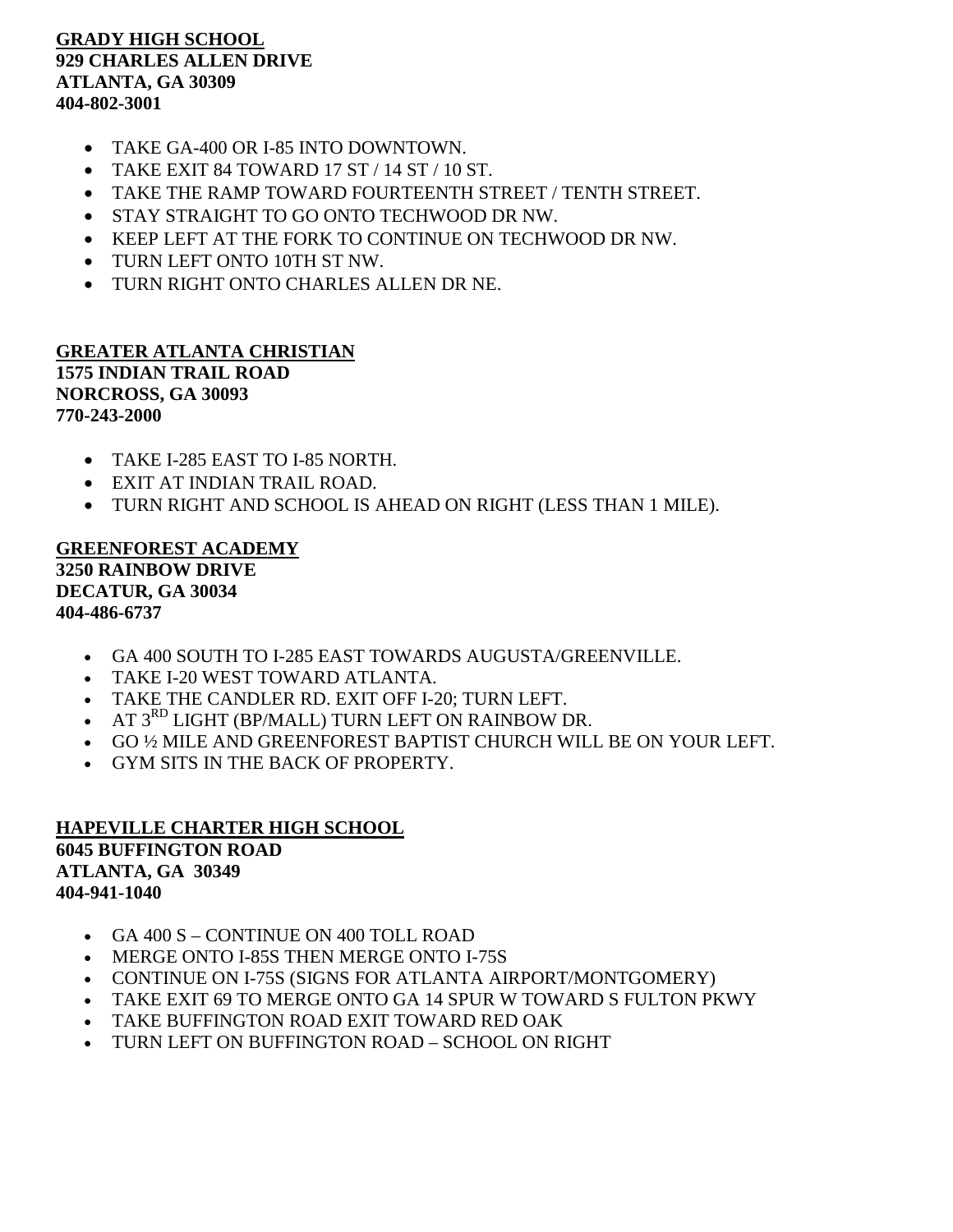**HARRISON HIGH SCHOOL 4500 DUE WEST ROAD KENNESAW, GA 30152 678-594-8104**

- TAKE I-75 NORTH.
- TAKE THE N MARIETTA PKWY / GA-120 EXIT- EXIT 265.
- TAKE THE RAMP TOWARD US-41 N / MARIETTA.
- TURN LEFT ONTO N MARIETTA PKWY NE / GA-120 LOOP W.
- TURN RIGHT ONTO WHITLOCK AVE NW / WHITLOCK AVE SW / GA-120. CONTINUE TO FOLLOW GA-120 W.
- TURN RIGHT ONTO DUE WEST RD NW.

# **HEBRON CHRISTIAN ACADEMY 570 DACULA ROAD DACULA, GA 30019 770-962-7686**

- $\bullet$  TAKE I-85 TO HWY, 316.
- STAY ON GA 316 FOR JUST OVER 9 MILES.
- YOU WILL PASS THE GWINNETT COUNTY AIRPORT ON YOUR RIGHT. THEN, TURN LEFT ONTO HURRICANE TRAIL NE.
- THIS ROAD DEADENDS ONTO HURRICANE SHOALS ROAD NE. TURN RIGHT. GO 1 MILE TO A FOUR-WAY-STOP, AND TURN LEFT ONTO OLD PEACHTREE ROAD.
- THE SCHOOL IS ON THE LEFT. THE GYM IS ON THE LEFT WHEN YOU PULL INTO THE SCHOOL.

#### **HOLY INNOCENTS 805 MOUNT VERNON HIGHWAY, NW ATLANTA, GA 30327 404-255-4026**

- ON I-285 EXIT AT RIVERSIDE DRIVE.
- TRAVEL SOUTH ON RIVERSIDE DR. TO MT. VERNON RD. -APPROX. .5MI.
- TURN RIGHT (WEST) ON MT. VERNON AND GO APPROXIMATELY TWO BLOCKS TO SCHOOL.

## **JEFFERSON HIGH SCHOOL 575 WASHINGTON STREET JEFFERSON, GA 30549 706-367-2881**

- TAKE I-85 NORTH.
- TAKE EXIT 137 THE US-129 / GA-11 EXIT- TOWARDS JEFFERSON.
- CONTINUING ON US-129 YOU WILL BE FORCED ONTO THE NEW JEFFERSON BYPASS, CONTINUE ON THE BYPASS UNTIL YOU SEE SIGNS FOR THE OLD PENDERGRASS ROAD EXIT.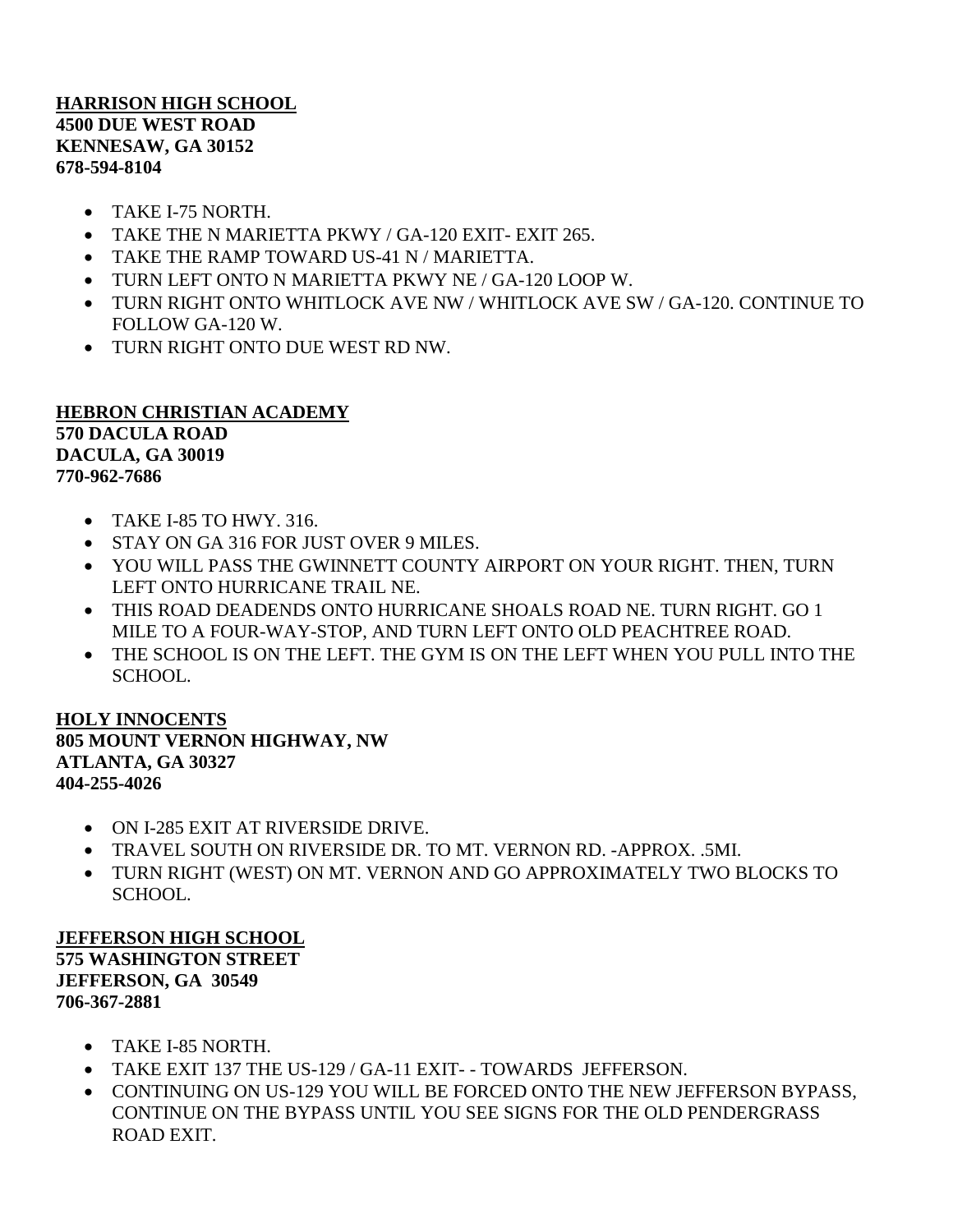- TURN LEFT ONTO OLD PENDERGRASS ROAD AND GO STRAIGHT UNTIL YOU COME TO A FOUR WAY STOP. *BASEBALL FIELD IS AT THE MIDDLE SCHOOL PRIOR TO FOUR WAY STOP.*
- GO STRAIGHT AND OVER THE RAILROAD TRACKS AND TURN LEFT INTO THE BACK ENTRANCE TO OUR SCHOOL.

## **JOHNSON HIGH SCHOOL**

**3305 POPLAR SPRINGS ROAD GAINESVILLE, GA 30507 770-536-2394**

## **FROM SCHOOL:**

- TAKE GA 400 NORTH TO EXIT 14 GA 20.
- TAKE GA 20 TOWARDS BUFORD.
- GA 20 WILL EVENTUALLY HIT I-985.
- TAKE I-985 NORTH TO EXIT 16—GA 53, TURN RIGHT.
- TURN LEFT ON ATLANTA HWY (GA 13).
- TURN RIGHT ON POPLAR SPRINGS.

## **KENNESAW MOUNTAIN HIGH SCHOOL**

**1898 KENNESAW DUE WEST ROAD KENNESAW, GA 30152 678-594-8190**

- TAKE GA-400 TO I-285 WEST.
- I-285 WEST TO I-75 NORTH.
- TAKE THE BARRETT PKWY EXIT- EXIT 269- TOWARD US-41 / KENNESAW.
- TURN LEFT ONTO ERNEST W BARRETT PKWY NW / BARRETT PKWY NW.
- TURN SLIGHT RIGHT ONTO N COBB PKWY NW / US-41 N / GA-3 N. CONTINUE TO FOLLOW N COBB PKWY NW / US-41 N.
- TURN LEFT ONTO KENNESAW DUE WEST RD NW.

## **KINGS RIDGE CHRISTIAN SCHOOL 2765 BETHANY BEND ALPHARETTA, GA 30004 770-754-5738**

- TAKE GA 400 TO WINDWARD PARKWAY (EXIT 11)
- GO WEST FOR APPROXIMATELY 3 MILES
- WINDWARD PARKWAY WILL BECOME COGBURN ROAD AFTER CROSSING HWY 9
- KINGS RIDGE CHRISTIAN SCHOOL ON LEFT AT THE INTERSECTION OF COGBURN ROAD AND BETHANY BEND ROAD
- THE CAMPUS ADJOINS THE CITY OF ALPHARETTA PARK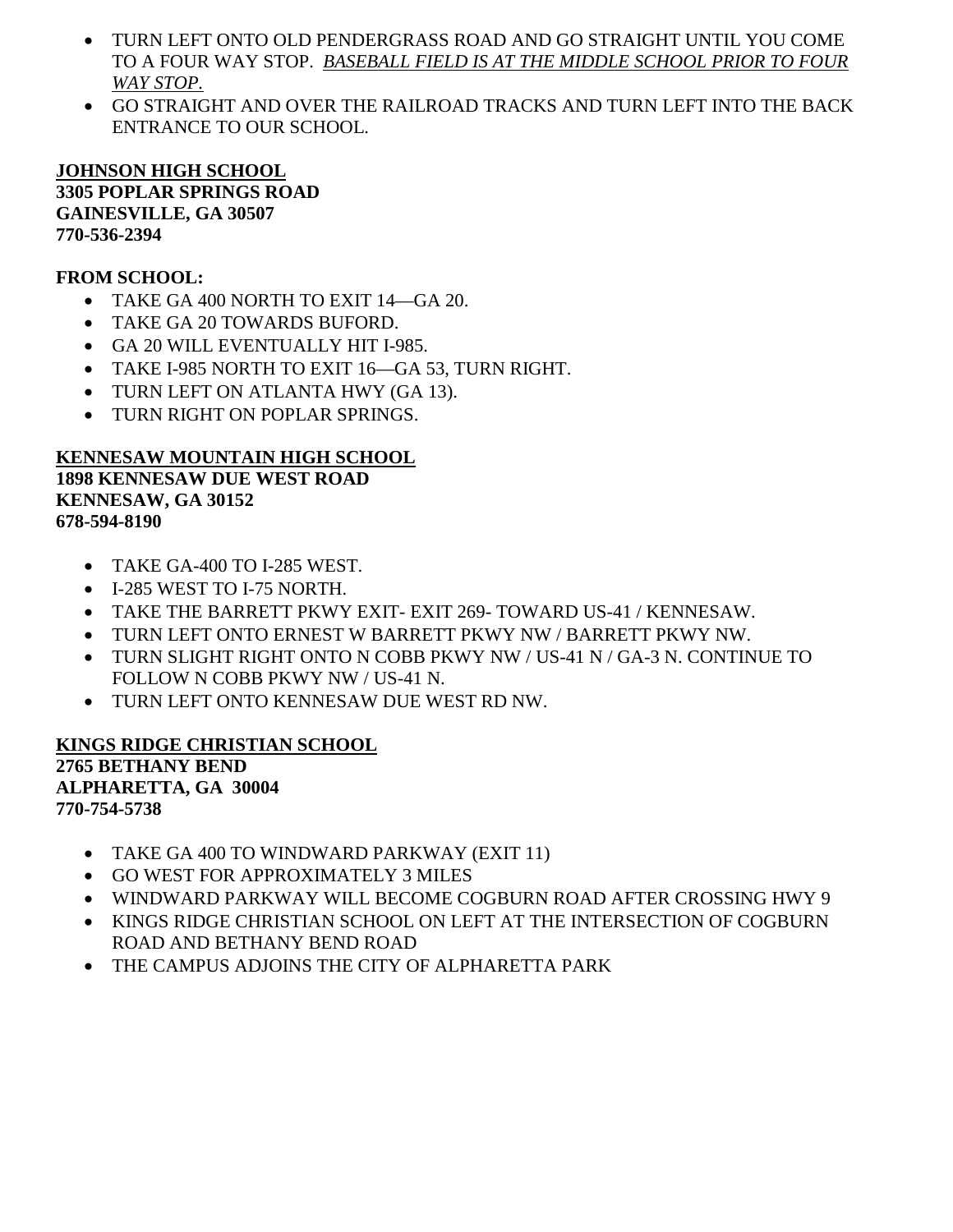# **KIPP ATLANTA COLLEGIATE (LOCATED BEHIND ANDERSON PARK) 98 ANDERSON AVENUE, NW ATLANTA, GA 30314**

**FIELD: 1592 CALLAWAY DRIVE ATLANTA, GA 30314**

## **LAKEVIEW ACADEMY 796 LAKEVIEW DR. GAINESVILLE, GA 30501 770-531-2601**

- TAKE GA 400 NORTH TO EXIT 17 (GA 306).
- AT THE TOP OF THE EXIT RAMP, TAKE A RIGHT.
- AT THE FIRST FOUR-WAY STOP TURN RIGHT ONTO GA 369, WHICH WILL BECOME JESSE JEWELL PARKWAY AS YOU ENTER GAINESVILLE (APP. 23 MILES).
- PROCEED ON JESSE JEWELL PARKWAY PAST THE NORTHEAST GEORGIA MEDICAL CENTER AND NEW HOLLAND MILL UNTIL YOU REACH LIMESTONE PARKWAY (US 129).
- TAKE A LEFT ONTO LIMESTONE PARKWAY.
- AT THE FIRST TRAFFIC LIGHT TAKE A LEFT ONTO BEVERLY DRIVE AND PROCEED TO THE FOUR WAY STOP.
- TURN RIGHT ON TO LAKEVIEW DRIVE. THE SCHOOL'S ENTRANCE IS FIFTY YARDS ON YOUR RIGHT.

**Field - Laurel Park**

**3100 Old Cleveland Road Gainesville, GA 30506**

**From Alpharetta:** 

- **Take GA 400 North to exit 17 (GA 306), towards Gainesville.**
- **Turn right onto Keith Bridge Road/GA 306.**
- **Stay on Keith Bridge Road for approximately 7.5 miles.**
- **Turn right onto Dawsonville Hwy/GA-53E.**
- **You will remain on Dawsonville Hwy for 9.5 miles, then it will change names to John W. Morrow Jr. Parkway/GA 53E-Conn.**
- **Take a slight left onto Washington Street SW.**
- **Turn left onto W. Academy Street NW.**
- **W Academy Street NW becomes Green St. NE/GA 60.**
- **Turn slight right onto GA-11-BR N/Morningside Drive.**
- **GA-11-BR N will change names to NE Cleveland Hwy/US-129.**
- **Turn right onto Old Cleveland Road.**
- **The Park should be on the left.**

**From Atlanta:** 

- **Take I-985 North to exit 24.**
- **At the bottom of the exit ramp turn left and proceed to the third traffic light.**
- **Turn right onto Limestone continue until it dead ends and take a right onto 129 north.**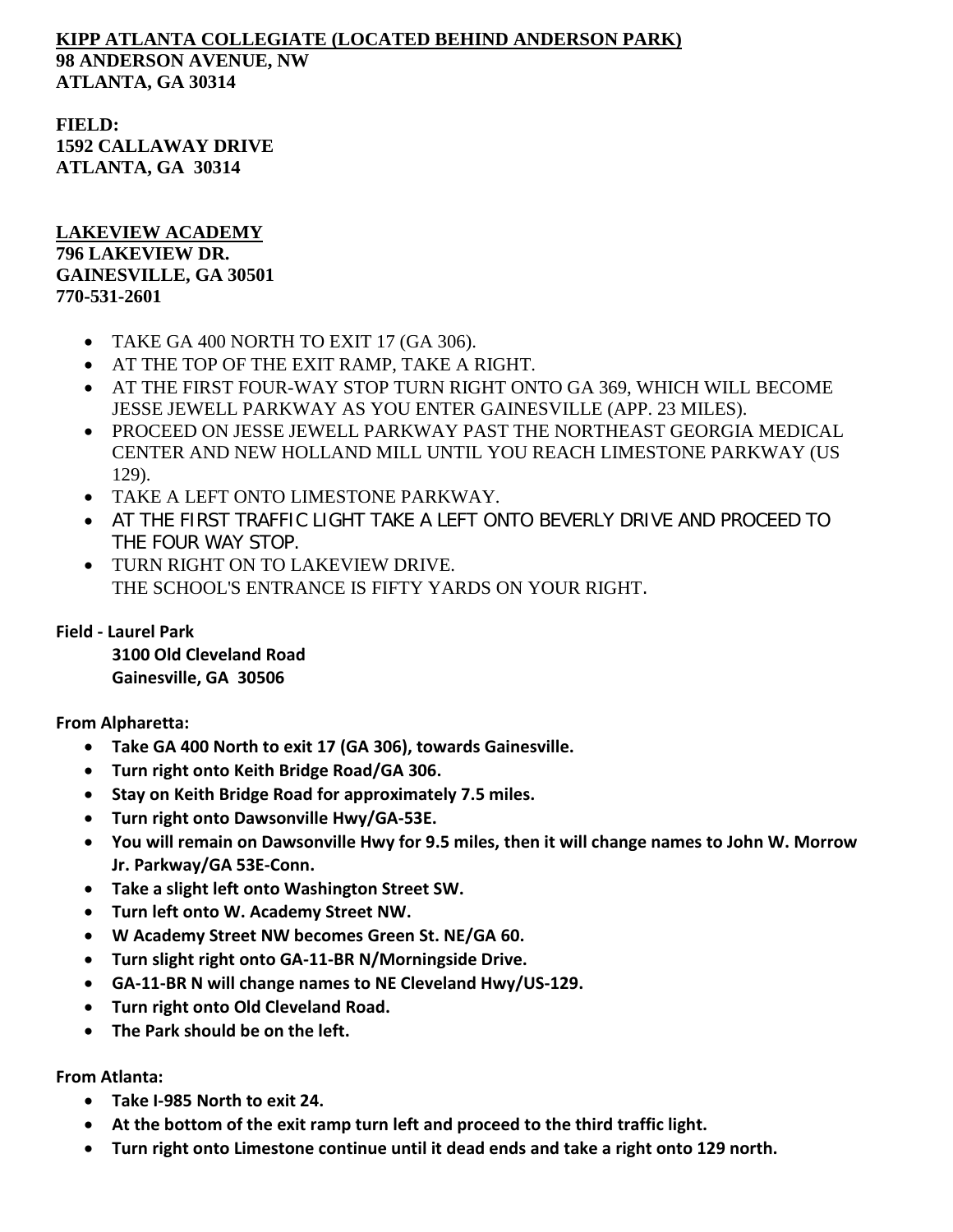• **Continue approximately 3 mile and you will see a small brown sign that says Laurel Park turn immediately after sign between graveyard and church follow road until it ends turn right and follow signs to turn left into Laurel Park**

**LANDMARK CHRISTIAN SCHOOL 50 SE BROAD STREET FAIRBURN, GA. 30213 770-306-0647**

- TAKE I-85 SOUTH TO EXIT #61
- TURN RIGHT ONTO HWY 74 NORTH.
- GO 1/3 OF A MILE AND FORK RIGHT ONTO SENOIA RD.
- GO TO SECOND STOP AND TURN RIGHT ON EAST BROAD
- SCHOOL IS ON LEFT.

## **SOUTH FULTON TENNIS CENTER (LANDMARK TENNIS COURTS) 5645 MASON ROAD COLLEGE PARK, GA 30349 770-306-3059**

- I-85 S. TO EXIT 64.
- TURN RIGHT (HWY 138).
- GO TO INTERSECTION OF 138 AND 29.
- TURN RIGHT AND LOOK FOR BIG WATER TOWER ON THE LEFT.
- TURN LEFT ON MASON RD.
- SOUTH FULTON TENNIS CENTER IS ON THE LEFT.

# **WILKERSON MILL PARK (LANDMARK SOFTBALL FIELDS):**

- TAKE I-85 SOUTH TO PEACHTREE CITY/FAIRBURN EXIT 61.
- TURN RIGHT OFF EXIT ONTO GA. HWY. 74.
- GO ABOUT 1 MILE AND TURN LEFT ONTO RAMP TO GA. HWY 29 SOUTH.
- TURN RIGHT OFF OF EXIT RAMP ONTO HWY 29 SOUTH.
- TRAVEL 3-4 MILES TO WILKERSON MILL RD. (YOU WILL HAVE JUST PASSED A "WELCOME TO PALMETTO" SIGN.)
- TURN RIGHT ON WILKERSON MILL ROAD AND WILKERSON MILL PARK AND THE SOFTBALL FIELD IS ON YOUR LEFT.

**LAMBERT HIGH SCHOOL 805 NICHOLS ROAD SUWANEE, GA 30024 678-965-5050**

- TAKE WINDWARD PKWY TOWARD GA 400.
- TURN RIGHT ONTO MCGINNIS FERRY RD.
- TURN LEFT ONTO BROOKWOOD RD.
- BROOKWOOD RD BECOMES MATHIS AIRPORT PKWY.
- TURN RIGHT ONTO OLD ATLANTA RD.
- TURN LEFT ONTO NICHOLS RD.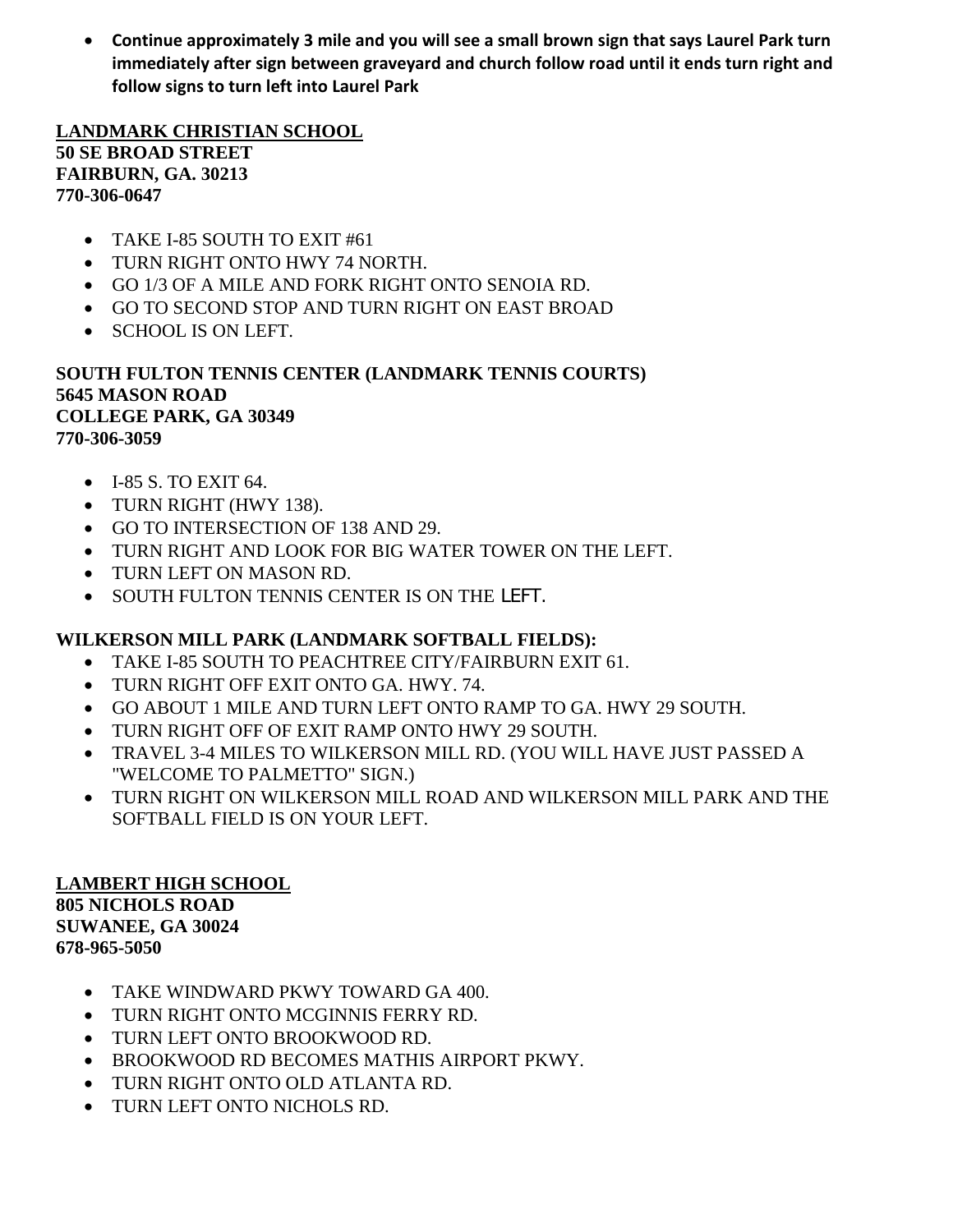**LANGSTON HUGHES HIGH SCHOOL 7510 HALL ROAD FAIRBURN, GA 30213-1940 770-774-3620**

**FROM GA 400 S**:

- MERGE ONTO I-285 W/GA-407 W VIA EXIT 4B TOWARD CHATTANOOGA/BIRMINGHAM.
- MERGE ONTO I-20 W/GA-402 W VIA EXIT 10B TOWARD BIRMINGHAM.
- TAKE THE GA-70/FULTON IND BLVD EXIT, EXIT 49, TOWARD FULTON CO AIRPORT.
- TURN LEFT ONTO FULTON INDUSTRIAL BLVD SW/GA-70 S. CONTINUE TO FOLLOW GA-70 S. (APPROX. 12 MILES).
- TURN SHARP LEFT ONTO CAMPBELLTON FAIRBURN RD/GA-92.
- TURN RIGHT ONTO RIDGE RD.
- TURN LEFT ONTO HALL RD.

**LANIER HIGH SCHOOL 918 BUFORD HWY SUGAR HILL, GA 30518 678-765-4040**

- I-85 NORTH TO EXIT 111 AND MAKE A LEFT.
- TRAVEL 3.5 MILES TO BUFORD HWY AND MAKE A RIGHT
- TRAVEL 1.7 MILES HIGH SCHOOL IS ON THE LEFT.

**LOCUST GROVE HIGH SCHOOL 3275 SOUTH O I-85 N LA ROAD LOCUST GROVE, GA 30248 770-898-1452**

## **FROM 400 SOUTH**

- MERGE ONTO I85 SOUTH THEN TAKE A SLIGHT LEFT ON TO I75 SOUTH.
- TAKE EXIT 212 TOWARD LOCUST GROVE/HAMPTON/JACKSON.
- TURN LEFT AT BILL GARDNER PKWY.
- TURN RIGHT AT GA42 S/US235.
- TURN LEFT AT PEEKSVILLE ROAD THEN RIGHT ON SOUTH OLA ROAD.
- SCHOOL IS ON THE LEFT.

# **LOVETT 4075 PACES FERRY DRIVE ATLANTA, GA 30327**

**404-262-3032** 

- COMING EAST OR WEST ON I-285, TAKE I-75 SOUTH AND EXIT AT MT. PARAN ROAD.
- AT THE TRAFFIC LIGHT, TURN RIGHT ONTO NORTHSIDE PARKWAY.
- TURN LEFT AT THE THIRD TRAFFIC LIGHT ONTO NORTHGATE DRIVE.
- CONTINUE STRAIGHT.
- PARKING IS AVAILABLE IN THE PARKING DECK ON THE RIGHT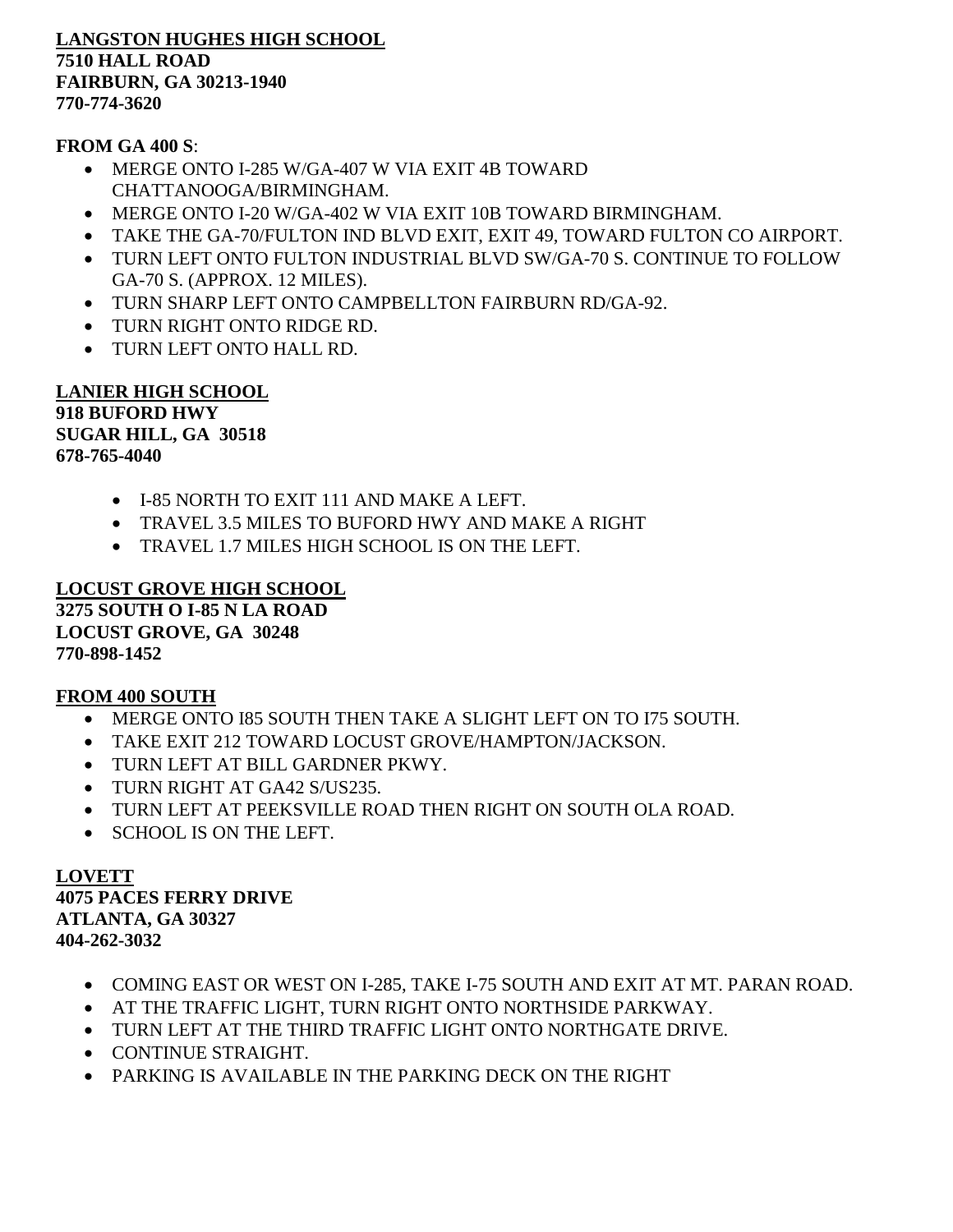#### **MEADOW CREEK HIGH SCHOOL 4455 STEVE REYNOLDS BLVD NORCROSS, GA 30093 770-806-2201**

- FROM I-85 NORTH
- TAKE THE GA-378/BEAVER RUIN RD. EXIT, TOWARDS LILBURN.
- KEEP RIGHT AT THE FORK IN THE RAMP.
- MERGE ONTO BEAVER RUIN RD NW/GA-378 E.
- TURN RIGHT ONTO STEVE REYNOLDS BLVD NW.
- SCHOOL IS 1/4 MILE ON THE RIGHT SIDE.

**MILTON HIGH SCHOOL 13025 BIRMINGHAM HWY MILTON, GA 30004**

**770-740-7000**

#### **FROM ST. FRANCIS:**

- TAKE HWY 9 TOWARD DOWNTOWN ALPHARETTA.
- TURN RIGHT ON MAYFEILD RD.
- TURN RIGHT ON BIRMINGHAM HWY.

**MT. PARAN 1275 STANLEY ROAD KENNESAW, GA 30152 770-578-0182**

- TAKE INTERSTATE 75 TO EXIT 269/BARRETT PARKWAY.
- TURN LEFT (WEST) ONTO BARRETT PARKWAY.
- TRAVEL WEST ON BARRETT PARKWAY TO THE EIGHTH TRAFFIC LIGHT. TURN RIGHT ONTO STILESBORO ROAD.
- CONTINUE TO THE FIRST TRAFFIC LIGHT.
- TURN RIGHT ONTO STANLEY ROAD.
- THE ENTRANCE TO MPCS IS ON THE RIGHT.

**MT. PISGAH 9875 NESBIT FERRY ROAD ALPHARETTA, GA 30022-9881 678-336-3402** 

- TAKE GA 400 NORTH TO HOLCOMB BRIDGE ROAD EAST
- THEN TURN LEFT ONTO OLD ALABAMA ROAD (LOOK FOR THE WAFFLE HOUSE). OLD ALABAMA WILL DEAD END AT NESBIT FERRY ROAD
- THE GYM IS DIRECTLY IN FRONT OF YOU AT THE INTERSECTION OF OLD ALABAMA AND NESBIT FERRY.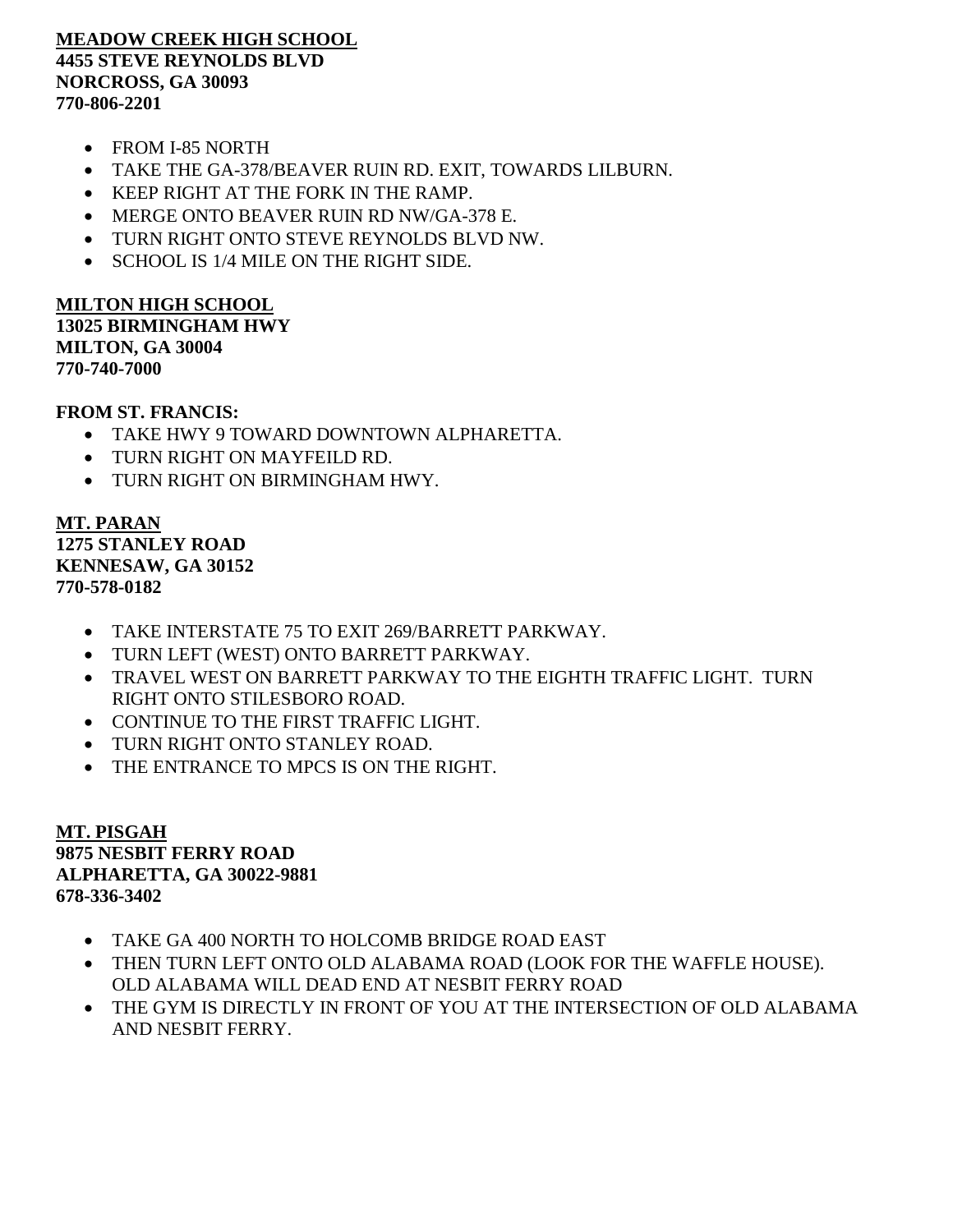## **MT. PISGAH ATHLETIC COMPLEX**

- TAKE 400 SOUTH TO HAYNES BRIDGE ROAD EXIT 9.
- TURN RIGHT ONTO HAYNES BRIDGE ROAD (TOWARDS NORTH POINT MALL).
- FOLLOW HAYNES BRIDGE ROAD TO OLD ALABAMA ROAD.
- TURN LEFT ONTO OLD ALABAMA ROAD.
- TURN RIGHT ONTO BRUMBELOW ROAD.
- MT. PISGAH ATHLETIC COMPLEX (9825 BRUMBELOW RD) IS ON THE LEFT.

**MT. ZION 132 EAGLE DRIVE MT. ZION, GA 30150 770-834-6654**

- TAKE I-20 WEST TO EXIT 11 (BREMEN).
- FOLLOW HWY 27 SOUTH AND THEN TURN RIGHT ONTO BOWDON JUNCTION ROAD.
- FOLLOW BOWDON JUNCTION ROAD UNTIL IT ENDS.
- TURN RIGHT ON HWY 16.
- GO 1/4 MILE TURN RIGHT ONTO EAGLE DRIVE.

## **MT. ZION (NEW BUILDING) 280 EUREKA CHURCH ROAD CAROLLTON, GA 30117**

- GO TO WINDWARD PARKWAY.
- MERGE ONTO 400S.
- MERGE ONTO I-285W EXIT 4B TOWARD CHATTANOOGA/BIRMINGHAM.
- MERGE ONTO 1-20W VIA EXIT 10B TOWARD BIRMINGHAM.
- TAKE THE US27 EXIT (EXIT 11) TOWARD BREMEN.
- TURN LEFT ONTO US27S MARTHA BERRY HWY.
- TURN RIGHT ONTO BOWDON JUNCTION ROAD (BOWDON JUNCTION RD IS 0.2 MILES PAST LEE WILLIAMS RD. IF YOU REACH WALNUT HILL RD YOU'VE GONE TOO FAR).
- TURN LEFT ONTO MT. ZION RD/GA-16.
- TURN SLIGHT RIGHT ONTO EUREKA CHURCH RD. (EUREKA CHURCH RD. IS 0.1 MILES PAST TANNER BEACH RAD. IF YOU ARE ON MT ZION RD AND REACH POPE LANE YOU'VE GONE ABOUT 0.2 MILES TOO FAR).
- 280 EUREKA CHURCH ROAD IS ON THE RIGHT. (IF YOU REACH GREEN APPLE LANE YOU'VE GONE TOO FAR).

**NORTHGATE 3220 FISCHER ROAD NEWNAN, GA 30265 678-673-7117**

**FROM GA400S:**

- **TAKE I-85S EXIT TOWARD DOWNTOWN**
- **MERGE ONTO I-85 S**
- **TAKE EXIT 242 TO STAY ON I-85 S TOWARD DOMESTIC AIRPORT/MONTGOMERY**
- **TAKE EXIT 56 FOR COLLINSWORTH RD TOWARD PALMETTO**
- **SLIGHT RIGHT TOWARD COLLINSWORTH RD**
- **TURN LEFT ONTO COLLINSWORTH RD**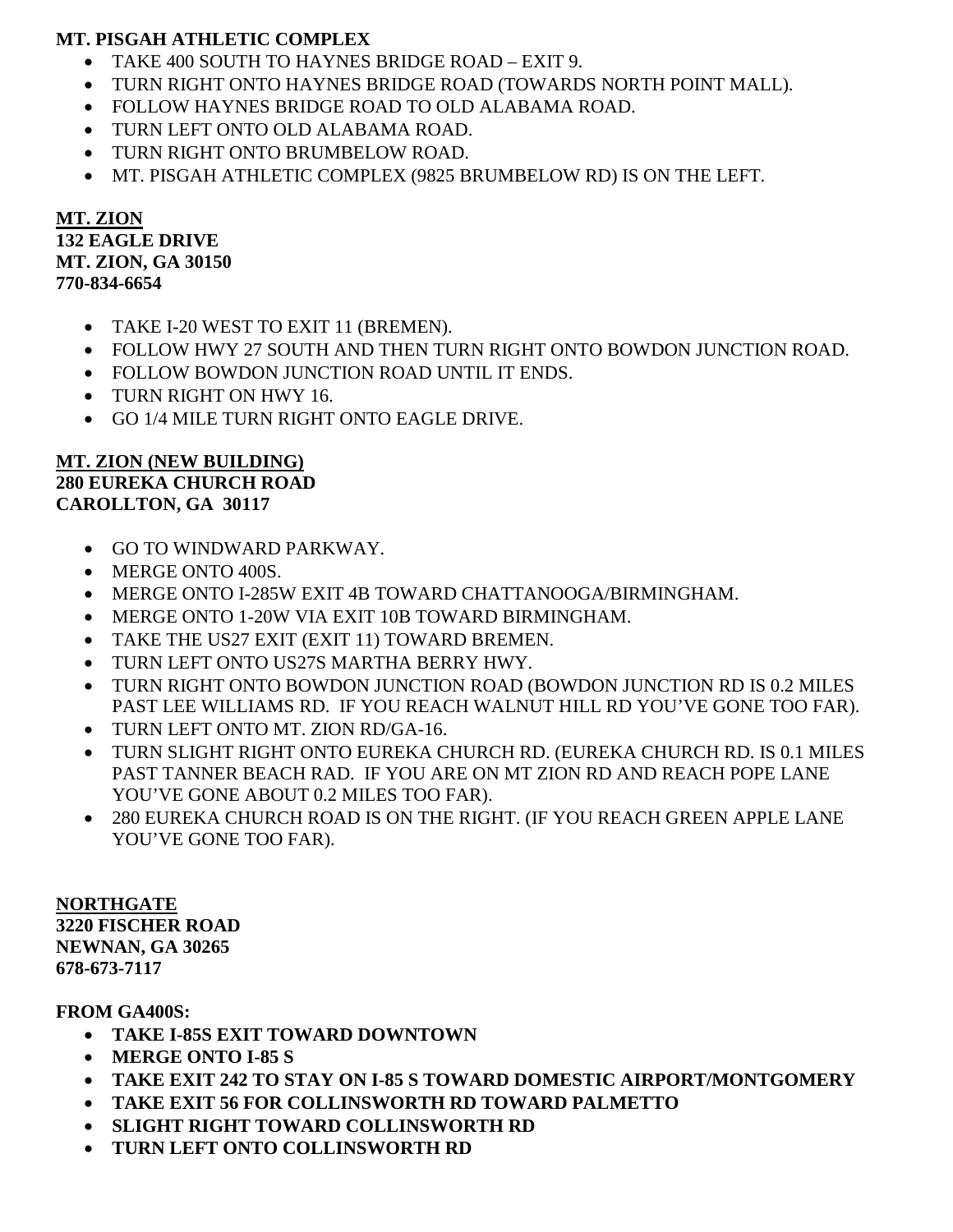- **TURN RIGHT ONTO CANONGATE RD**
- **CONTINUE ONTO CANNONGATE RD**
- **CONTINUE ONTO FISCHER RD**
- **TURN RIGHT – SCHOOL WILL BE ON THE RIGHT**

#### **NORTH PAULDING HIGH SCHOOL 300 NORTH PAULDING DRIVE DALLAS, GA 30132-5725 770-443-9400**

- TAKE I-75 NORTH TO EXIT #270 GLADE ROAD.
- AT THE BOTTOM OF THE RAMP TURN LEFT AT THE LIGHT.
- AT THE  $2^{ND}$  LIGHT, TURN RIGHT (NORTH) ONTO HWY 92.
- TRAVEL NORTH ABOUT 5 MILES, CROSSING OVER LAKE ALLATOONA.
- THE ROAD WILL DEAD END INTO HWY 41.
- TAKE A RIGHT ONTO HWY 41 (YOU WILL CROSS OVER LAKE ALLATOONA AGAIN).
- AT THE THIRD TRAFFIC LIGHT AFTER THE LAKE, TURN LEFT ONTO BLACK ACRE TRAIL.
- WHEN YOU CROSS OVER THE PAULDING COUNTY LINE THE ROAD WILL CHANGE NAMES TO DABBS BRIDGE ROAD (BE CAREFUL THE ROAD IS NARROW AND WINDY).
- AT THE 4 WAY STOP TAKE A RIGHT ONTO HARMONY GROVE CHURCH ROAD.
- THE SCHOOL ENTRANCE IS ABOUT A HALF MILE AHEAD ON THE RIGHT.

# **NORTH SPRINGS**

7447 ROSWELL ROAD SANDY SPRINGS, GA 30328 770-551-2490

- TAKE WINDWARD PARKWAY TO 400S.
- TAKE NORTHRIDGE ROAD EXIT OFF OF 400 (EXIT 6)
- TURN LEFT ON NORTHRIDGE ROAD (IF YOU ARE ON DUNWOODY PLACE REACH NORTHRIDGE PKY YOU'VE GONE ABOUT0.1 MILES TOO FAR)
- TURN LEFT ONTO ROSWELL ROAD (MOE'S SOUTHWEST GRILL IS ON THE CORNER)
- NORTH SPRINGS IS ON THE LEFT. (0.1 MILES PAST TROWBRIDGE RD N.E. IF YOU REACH DALRYMPLE ROD NE YOU'VE GONE 0.2 MILES TOO FAR)

#### **NORTHVIEW 10625 PARSONS RD JOHNS CREEK, GA 30097 770-497-3828**

- LOCATED IN THE TRIANGLE CREATED BY THE INTERSECTIONS OF PARSONS, MEDLOCK BRIDGE AND ABBOTTS ROADS.
- IF YOU ARE TRAVELING ON MEDLOCK BRIDGE, TRAVEL EAST ON PARSONS ROAD. THE SCHOOL WILL BE ON THE LEFT.
- IF YOU ARE TRAVELING ON PEACHTREE INDUSTRIAL BLVD. TRAVEL WEST ON ABBOTS BRIDGE ROAD/HWY 120 THE SCHOOL WILL BE ON THE LEFT.
- IF YOU ARE TRAVELING ON GA 400, EXIT AT OLD MILTON PARKWAY TRAVEL EAST ON OLD MILTON. WHEN GA 120 TURNS EAST FROM OLD MILTON, CONTINUE EAST ON GA 120, WHICH BECOMES ABBOTTS BRIDGE RD. THE SCHOOL IS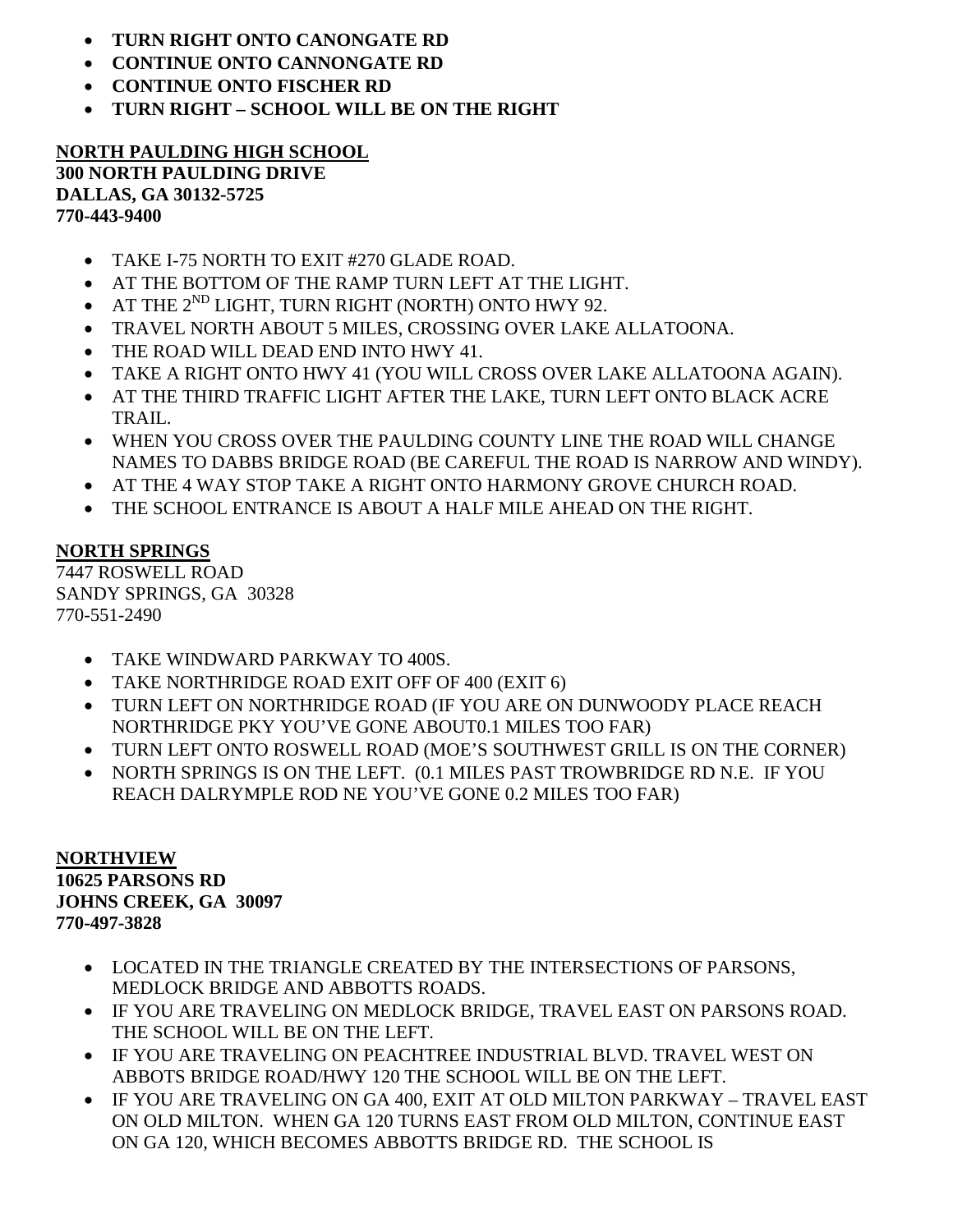APPROXIMATELY 3.5 MILES ON THE RIGHT, JUST AFTER YOU CROSS MEDLOCK BRIDGE RD.

**NORTH COBB CHRISTIAN 4500 LAKEVIEW DRIVE KENNESAW, GA 30144 PHONE: 770-975-0252** 

## **TO SCHOOL:**

- TAKE I-75 NORTH TO EXIT 277.
- TAKE A LEFT OFF THE EXIT RAMP ONTO HWY. 92.
- AT THE SECOND TRAFFIC LIGHT, HIGHWAY 92 TURNS RIGHT.
- GO STRAIGHT THROUGH THE LIGHT.
- YOU ARE NOW ON COWAN RD.
- WHEN COWAN RD. DEAD ENDS INTO THE DAY'S CHEVROLET PARKING LOT TURN LEFT ONTO MAIN ST.
- YOU WILL SEE THE ENTRANCE TO THE SCHOOL ABOUT 1 MILE DOWN ON YOUR RIGHT.

# **TENNIS PLAYED AT FAIR OAKS**

- TAKE I-75 NORTH TO EXIT 265 (NO. MARIETTA PKWY. GA 120 LOOP).
- TURN LEFT IF COMING FROM THE SOUTH ONTO NORTH MARIETTA PARKWAY.
- STAY STRAIGHT AS NORTH MARIETTA PARKWAY BECOMES POWDER SPRINGS RD.
- TURN LEFT ONTO BOOTH RD.
- BOOTH RD. WILL BECOME BRANDON DRIVE.
- LOOK FOR THE TENNIS CENTER TO FIND LOCATION OF COURTS FOR MATCH.

#### **NORTH FORSYTH 3635 COAL MOUNTAIN DRIVE CUMMING, GA 30028 770-781- 6637**

- TAKE 400 N. TO FIRST STOPLIGHT AT ROUTE 369.
- TURN LEFT AND GO ABOUT 1 MILE TO STOP LIGHT.
- CONTINUE TO GO STRAIGHT FOR APPROXIMATELY 1/4 TO 1/2 MILE AND TURN RIGHT WHEN YOU GET TO COAL MOUNTAIN DRIVE.
- CONTINUE TO STOP SIGN AND TURN LEFT.
- GYM IS LOCATED NEAR THE REAR OF THE SCHOOL.

## **NORTHWOOD COUNTRY CLUB**

**3157 CLUB DRIVE LAWRENCEVILLE, GA 30044 770-923-2909**

## **FROM ST. FRANCIS:**

- WINDWARD PKWY TO 400. GO SOUTH ON 400 TO OLD MILTON PARKWAY.
- FOLLOW OLD MILTON PKWY UNTIL IT BECOMES STATE BRIDGE ROAD.
- CROSS OVER 141 ROAD BECOMES PLEASANT HILL, CONTINUE ON PLEASANT HILL CROSSING OVER I85.
- $\bullet$  GO TO  $4^{TH}$  RED LIGHT (CLUB DRIVE) AND TURN LEFT.
- GO APPROX. 1 MILE NORTHWOOD WILL BE ON THE LEFT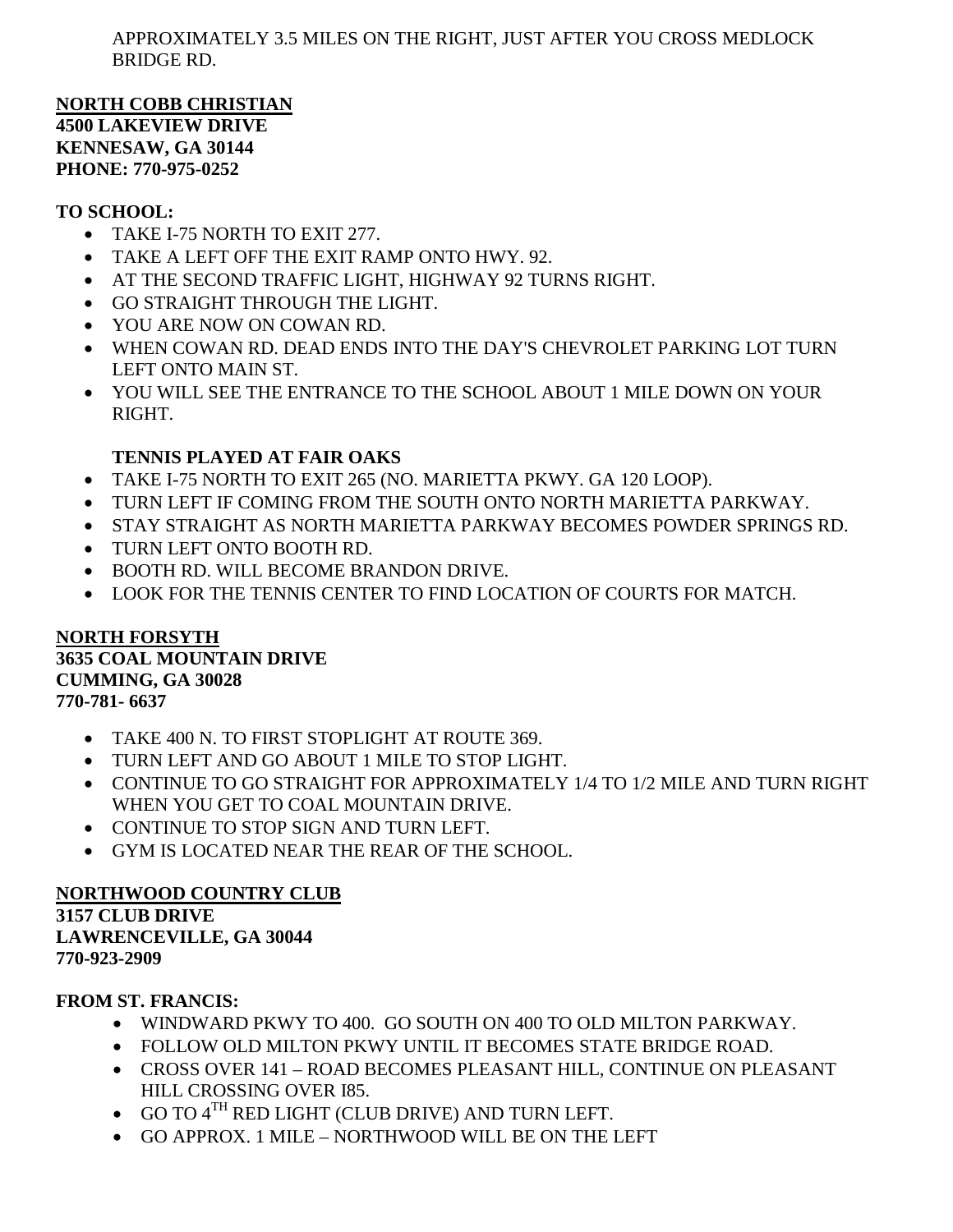## **OUR LADY OF MERCY 861 EVANDER HOLYFIELD HIGHWAY FAYETTEVILLE, GA 30214-3415 770-461-2202**

- TAKE 400 SOUTH TO 285 WEST, TAKE 285 TO 85 SOUTH (SOUTH OF THE AIRPORT).
- TAKE 85 SOUTH TO EXIT 64 UNION CITY GET OFF AT EXIT 64.
- AT THE TOP OF THE RAMP TAKE A LEFT; THIS IS HWY 138.
- GO 2-3 MILES PAST CAR DEALERSHIPS TO HIGHWAY 279.
- TURN RIGHT ONTO HIGHWAY 279.
- GET IN LEFT LANE. THE SCHOOL IS ON THE LEFT.

#### **PACE ACADEMY 966 W. PACES FERRY RD. ATLANTA, GA 30327 404-262-1345**

- TAKE I-75 SOUTH TO WEST PACES FERRY RD. EXIT.
- TURN LEFT (EAST) ONTO WEST PACES FERRY RD.
- TURN RIGHT INTO MAIN ENTRANCE AT SCHOOL.

SOFTBALL, BASEBALL, FOOTBALL GAMES PLAYED AT:

**RIVERVIEW ROAD ATHLETIC COMPLEX 5700 RIVERVIEW ROAD, SE MABLETON, GA 30126**

- TAKE I-285 WEST OT EXIT 15 SOUTH COBB DRIVE.
- TURN LEFT ON SOUTH COBB DRIVE.
- AT THE FIRST LIGHT (RIVERVIEW RD) TURN RIGHT.
- THE COMPLEX IS ONE MILE ON THE RIGHT.

**PAIDEIA SCHOOL 1509 PONCE DE LEON AVE. ATLANTA, GA 30307-1617 404-377-3491**

- TAKE I-75 (OR I-85) SOUTH TO THE FREEDOM PARKWAY EXIT.
- STAY ON FREEDOM PARKWAY UNTIL ROAD DEAD ENDS INTO PONCE DE LEON AVE.
- TURN RIGHT ONTO PONCE.
- $\bullet$  GO TO THE  $5^{TH}$  LIGHT (OAKDALE) AND TURN RIGHT.
- TAKE AN IMMEDIATE LEFT ONTO SOUTH PONCE DE LEON.
- THE GYM IS THE SECOND SCHOOL BUILDING ON THE RIGHT.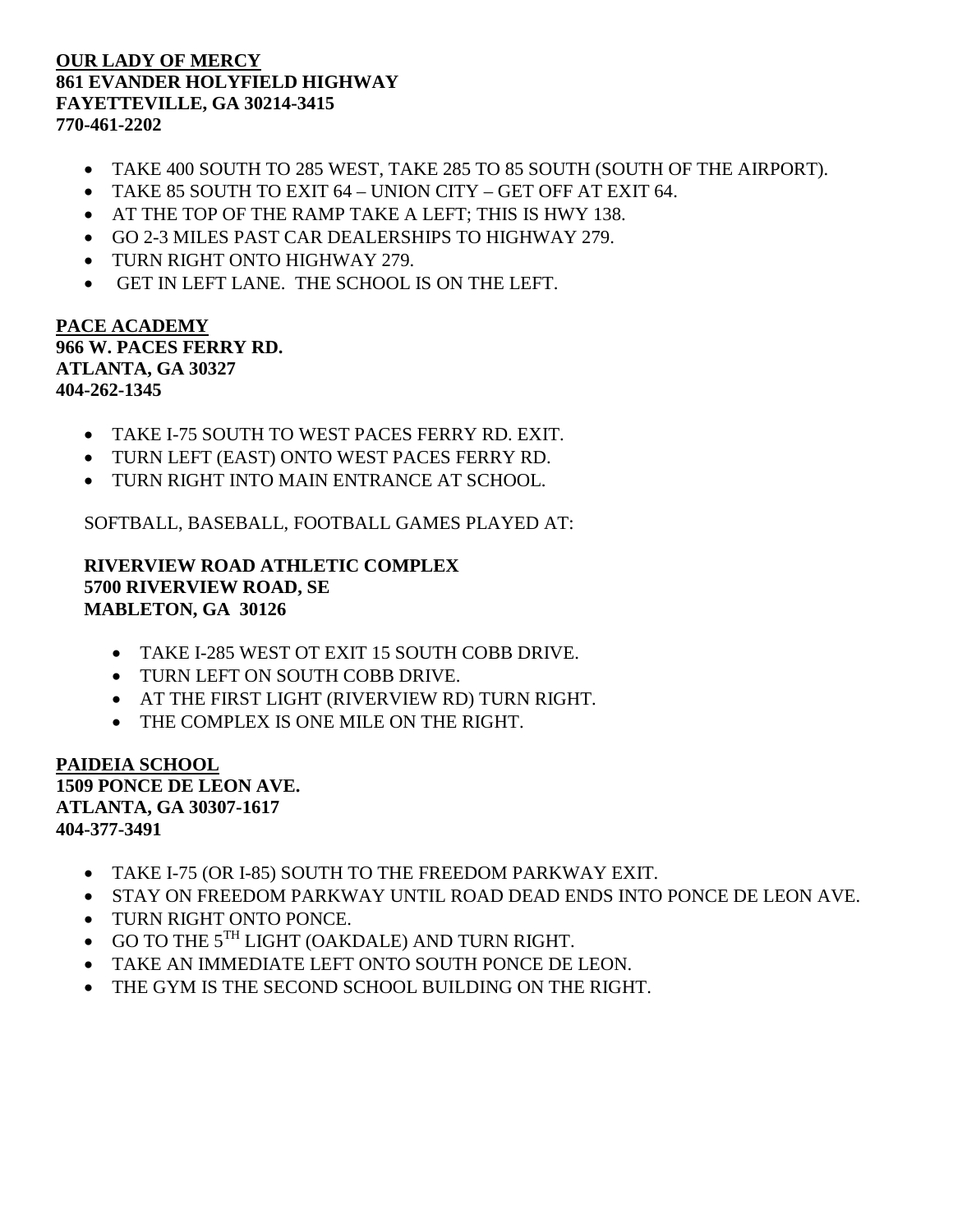#### **PAIDEIA SOCCER, BASEBALL & SOFTBALL FIELDS PYTHON PARK 1201 CLARENDON AVE AVONDALE ESTATES 30002 404-270-2303**

- TAKE 285 EAST.
- EXIT AT MEMORIAL DRIVE.
- STAY INSIDE THE PERIMETER AND GO WEST ON MEMORIAL TOWARDS ATLANTA FOR 3 MILES.
- TURN RIGHT AT COLUMBIA DRIVE (JUST PAST THE AVONDALE MALL).
- GO A LONG BLOCK TO THE SECOND TRAFFIC LIGHT AND TURN RIGHT AT CLARENDON AVENUE.
- FIELDS WILL BE ON THE LEFT (PYTHON PARK).

#### **PINECREST ACADEMY 955 PEACHTREE PARKWAY CUMMING, GA 30041 770-888-4477**

- FROM ATLANTA TAKE GA 400 NORTH TO CUMMING (EXIT 130.
- TURN RIGHT (SOUTH) ONTO PEACHTREE PARKWAY (HWY 141).
- FOLLOW FOR 1 ½ MILES.
- PINECREST ACADEMY IS LOCATED ON THE LEFT.

## **SHARON SPRINGS PARK (PINECREST SOFTBALL)**

1950 SHARON ROAD CUMMING, GA 30041 770-205-4646

- 400 NORTH TO EXIT 13 GA 141 PEACHTREE PKWY
- GO SOUTH UNTIL YOU REACH SHARON ROAD
- ROAD VEERS LEFT PAST BELLEHAMPTON DRIVE
- TURN SLIGHT LEFT ONTO SHARON ROAD
- FIELD IS ON THE RIGHT JUST PAST SHARON DRIVE. IF YOU REACH OAK LANE YOU HAVE GONE TOO FAR.

#### **PROVIDENCE CHRISTIAN 4575 LAWRENCEVILLE HWY LILBURN, GA 30047 770-279-7200**

- I-85 NORTH TO INDIAN TRAIL RD EXIT.
- TURN RIGHT (EAST) ONTO INDIAN TRAIL RD.
- TURN LEFT (NORTH) ONTO LAWRENCEVILLE HWY. (3-4 MILES).
- PROVIDENCE IS ABOUT 1/4 MILE NORTH ON LEFT.

## **FOOTBALL (PROVIDENCE CHRISTIAN HOME GAMES WILL BE HELD AT SHILOH HIGH SCHOOL 4210 SHILOH ROAD SNELLVILLE, GA 30039**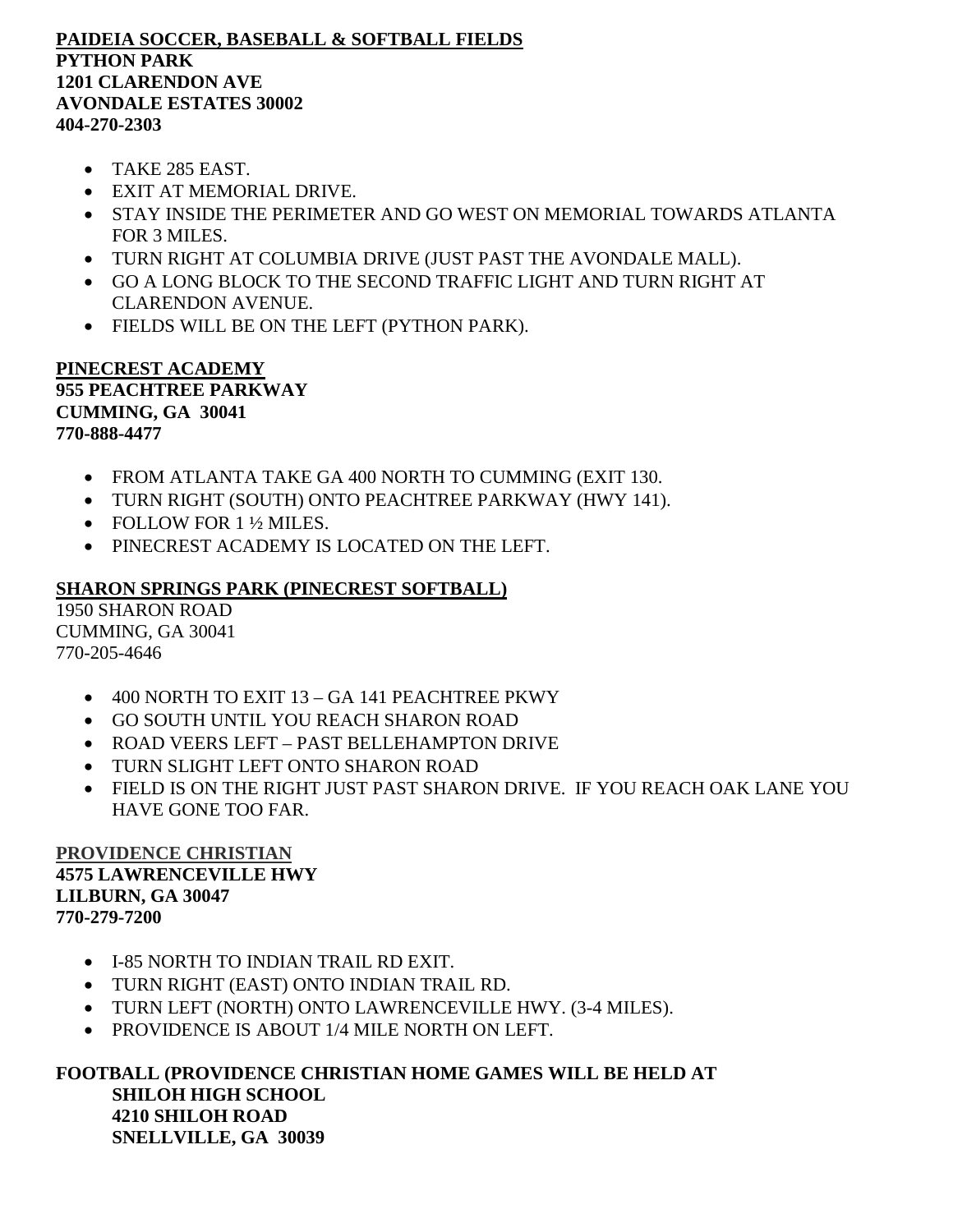- HEAD SOUTH ON COGBURN RD
- CONTINUE ON WINDWARD PKWY
- TURN RIGHT TO MERGE ONTO GA-400 S/US 19S
- FOLLOW GA-400S AND I-285 TO US-78 E IN DEKALB COUNTY
- MERGE ONTO GA-400 S/US-19 S
- $\bullet$  USE THE  $2^{ND}$  FROM THE RIGHT LANE TO CONTINUE ON GA-400S
- TAKE EXIT 4A FOR INTERSTATE 285 E TOWARD GREEVILLE/AUGUSTA
- MERGE ONTO I-285
- KEEP LEFT TO STAY ON I-285
- USE THE RIGHT 2 LANES TO TAKE EXIT 39B TO MERGE ONTO US-78 E TOWARD SNELLVILLE/ATHENS
- CONTINUE ON US-78E DRIVE TO SHILOH ROAD IN GWINNETT COUNTY
- KEEP LEFT TO STAY ON US-78E
- TURN RIGHT ONTO ROSS ROAD
- CONTINUE ONTO ROSS CIR SW
- CONTINUE ONTO ROSS RD SW
- TURN LEFT ONTO SHILOH RD SCHOOL ON RIGHT

## **TENNIS**

- STAY STRAIGHT ON WINDWARD PARKWAY.
- TURN RIGHT ONTO MCGINNIS FERRY RD NW.
- TURN RIGHT ONTO LAWRENCEVILLE SUWANEE RD NW/LAWRENCEVILLE SUWANNE RD NE/GA317S. CONTINUE TO FOLLOW LAWRENCEVILLE SUWANEE RD NW. (IF YOU ARE ON BRYNFIELD PAKWY AND REACH BRYNFIELD CV YOU HAVE GONE TOO FAR)
- TURN LEFT ONTO RUSSELL RD NW.
- TURN SHARP RIGHT ONTO COLLINS HILL RD NW.
- TURN RIGHT ONTO COUNTRYSIDE PLACE NW.
- 100 COUNTRSIDE PLACE IS ON THE LEFT.

## **RIVER RIDGE HIGH SCHOOL**

**VOLLEYBALL & BASKETBALL GAMES PLAYED AT: MILL CREEK MIDDLE SCHOOL 442 ARNOLD MILL ROAD WOODSTOCK, GA 30188 770-926-7983**

- TAKE HWY 9 FROM ST. FRANCIS TOWARDS ROSWELL.
- TURN RIGHT ON MAYFIELD RD.
- MAYFIELD WILL CHANGE NAMES TO CRABAPPLE RD.
- TURN RIGHT ON ARNOLD MILL ROAD (HWY 140).
- BE AWARE ARNOLD MILL ROAD WILL MAKE A LEFT TURN AFTER ABOUT 3 MILES.
- TAKE THAT LEFT.
- THE SCHOOL WILL BE ABOUT 6 MILES ON THE LEFT.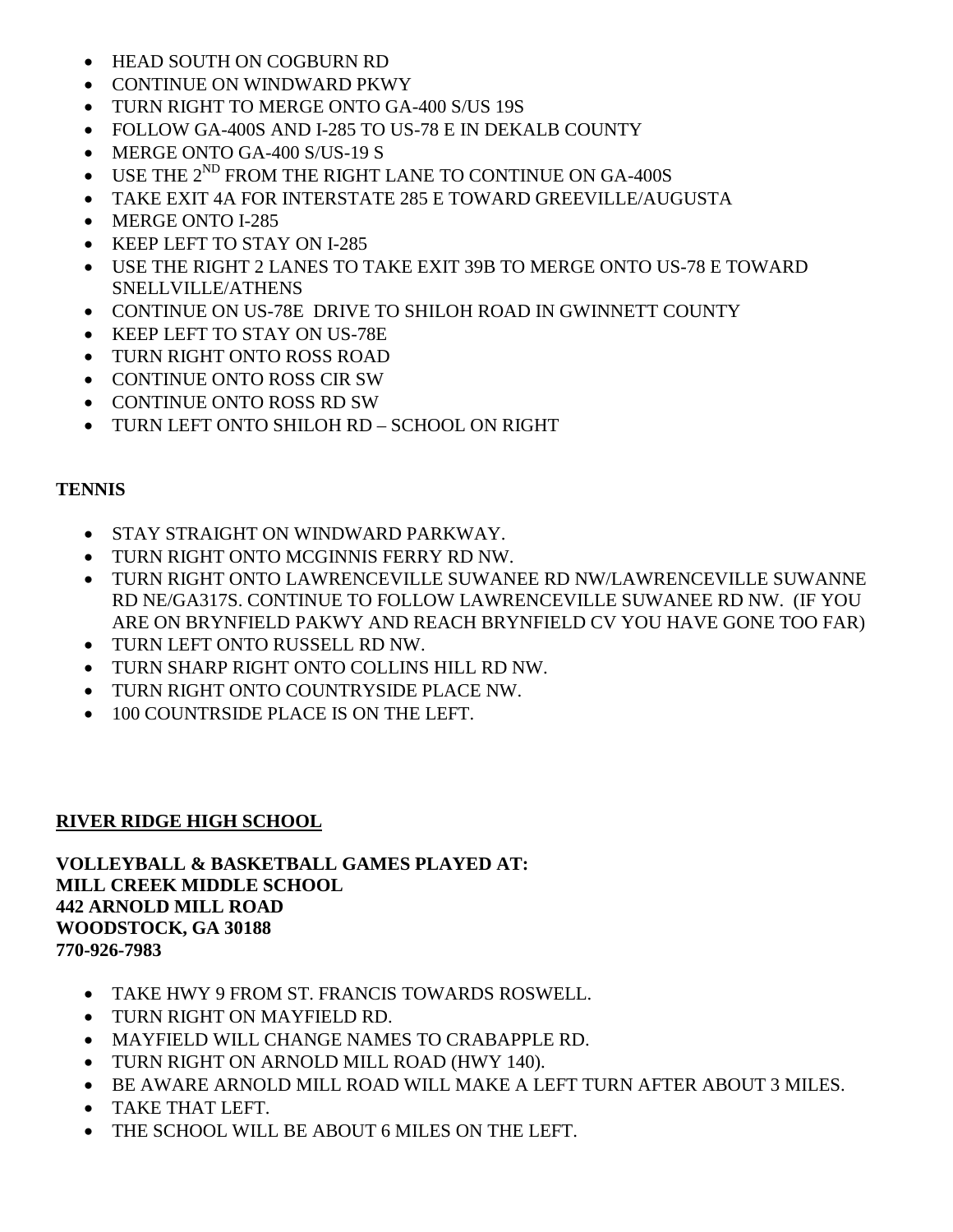#### **SOFTBALL GAMES PLAYED AT BIELLO PARK: 250 BROOKE BLVD WOODSTOCK, GA 30088**

- FOLLOW DIRECTIONS ABOVE
- THEN TURN RIGHT ON MILL CREEK ROAD
- TURN LEFT ON E. CHEROKEE DR.
- TURN LEFT ON OLD HWY 5
- TURN LEFT ON BROOKE BLVD
- ONCE YOU ENTER PARK, LOOK FOR FIELD 5

#### **RIVERSIDE MILITARY ACADEMY 2001 RIVERSIDE DRIVE GAINESVILLE, GA 30501 770-532-6251**

## **FROM ATLANTA TO GAINESVILLE VIA GA 400**

- HEAD NORTH ON GA 400.
- AT FIRST TRAFFIC LIGHT INTERSECTION TURN RIGHT ONTO HWY 369 TOWARDS GAINSEVILLE.
- CONTINUE TO INTERSECTION OF HWY 369 (JESSE JEWELL PKWY) AND HWY 129 BUSINESS ROUT (EE BUTLER PKWY).
- TURN LEFT ONTO HWY 129 BUSINESS. PROCEED THROUGH DOWNTOWN AREA AND OLD HISTORIC HOMES SECTION.
- AT THE END OF HISTORIC HOMES SECTION THE ROAD FORKS. TAKE THE RIGHT FORK AT THE CIVIC CENTER – STAY ON HWY 129 BUSINESS TOWARDS CLEVELAND.
- AFTER FORK, TAKE SECOND LEFT ONTO RIVERSIDE DRIVE (DO NOT TAKE THE FIRST LEFT ONTO RIVERSIDE TERRACE). RIVERSIDE ACADEMY IS ONE MILE ON RIVERSIDE DRIVE.

#### **RIVERWOOD HIGH SCHOOL 5900 HEARDS DRIVE NW SANDY SPRINGS, GA 30328 404-847-1980**

- 400 SOUTH TO I285 WEST TAKE RIVERSIDE DRIVE EXIT #24 AND TURN RIGHT ON TO RIVERSIDE DR.
- AT THE FIRST TRAFFIC LIGHT TURN LEFT ONTO HEARDS FERRY DRIVE.
- AT THE FIRST TRAFFIC LIGHT TURN LEFT ON HEARDS ROAD.
- THE SCHOOL IS IMMEDIATELY ON THE RIGHT.
- GO IN THE FIRST ENTRANCE FOR THE MAIN ENTRANCE TO THE SCHOOL BUILDING AS WELL AS THE STADIUM, SOFTBALL FIELD AND BASEBALL FIELD.
- GO IN THE SECOND ENTRANCE FOR THE TOURNAMENT GYM, AUXILLARY GYM AND TENNIS COURTS.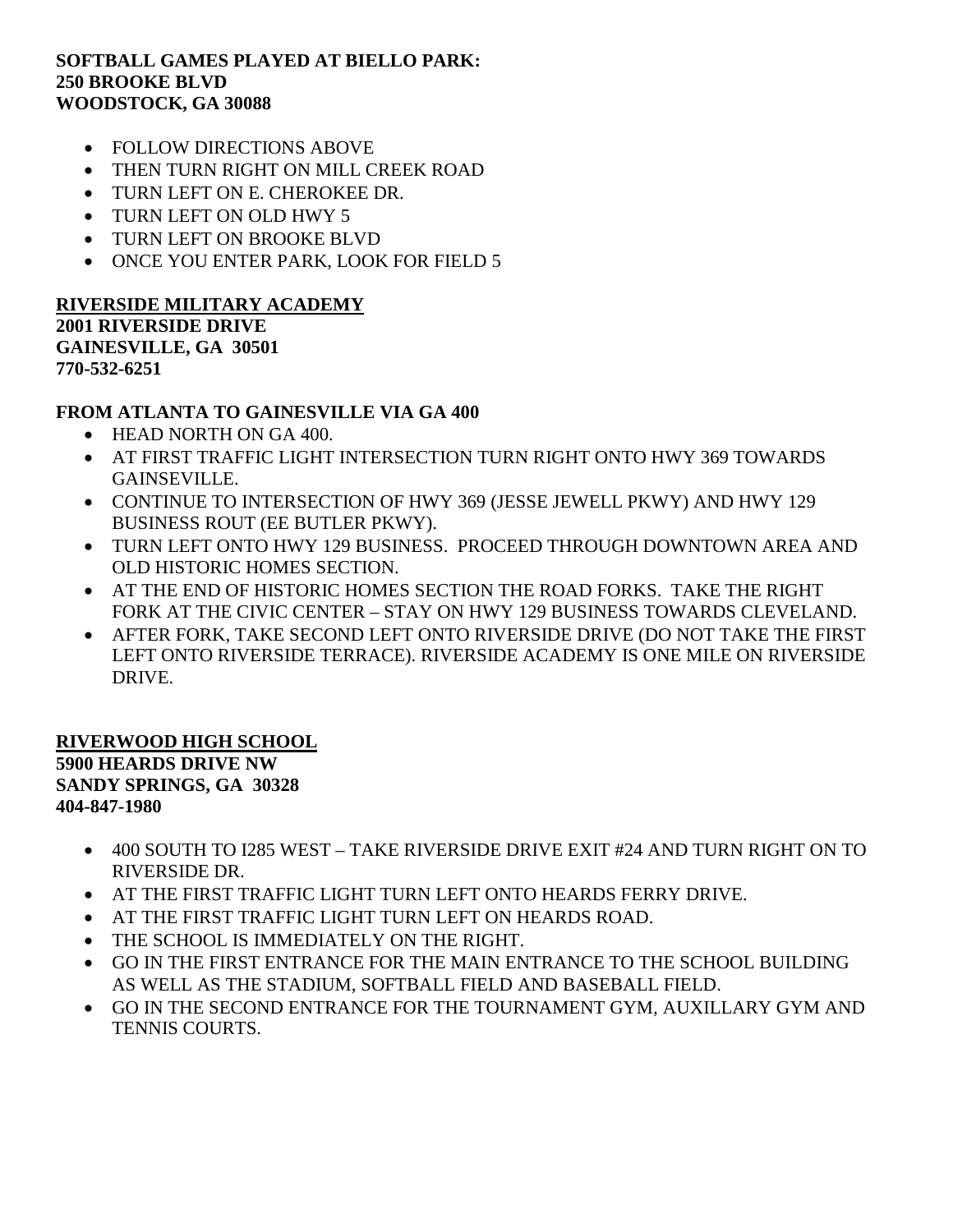**ROSWELL COUNTRY CLUB 2500 CLUB SPRINGS DRIVE ROSWELL, GA 30076 770-442-1789**

## **TENNIS FOR MT. PISGAH**

## **FROM ST. FRANCIS:**

- TAKE HWY 9 SOUTH TOWARD ROSWELL.
- TAKE A LEFT ON OLD MILTON PARKWAY.
- TAKE A RIGHT ONTO HAYNES BRIDGE RD.
- TURN RIGHT ONTO MANSELL RD.
- TURN LEFT ONTO OLD ALABAMA CONNECTOR RD.
- TURN LEFT ONTO OLD ALABAMA RD.
- TURN LEFT ONTO ROXBURGH DR
- TURN RIGHT ONTO CLUB SPRINGS DR.

SOCIAL CIRCLE **154 ALCOVA DR. SOCIAL CIRCLE, GA 30025-1169 770-464-2611**

## **DIRECTIONS TO THE SCHOOL FROM ATLANTA:**

- TAKE I 20 EAST TO EXIT 98.
- TURN LEFT OFF EXIT AND TRAVEL 3 MILES INTO SOCIAL CIRCLE.
- IN TOWN TURN LEFT AT THE FIRST TRAFFIC SIGNAL.
- GO APPROX. 1/2 MILE AND TURN LEFT ON ALCOVA DRIVE.
- SCHOOL IS ON THE LEFT.
- WRESTLING TOURNAMENT WILL BE IN THE HIGH SCHOOL GYM.

# **SOUTH ATLANTA HIGH SCHOOL**

800 HUTCHENS ROAD SE ATLANTA, GA 30354 404-363-5057

- 400 SOUTH CONTINUE ON 400 TOLL ROAD
- MERGE ONTO I-85 S
- MERGE ONTO I-75 S
- TAKE EXIT 244 FOR UNIVERSITY AVENUE
- TURN LEFT ONTO UNIVERSITY AVE SW
- TAKE THE  $2^{ND}$  RIGHT ONTO MCDONOUGH BLVD SE
- SLIGHT RIGHT ONTO JONESBORO RD SE
- TURN LEFT ONTO SCHOOL DR SE
- CONTINUE ONTO HUTCHENS RD SE SCHOOL ON LEFT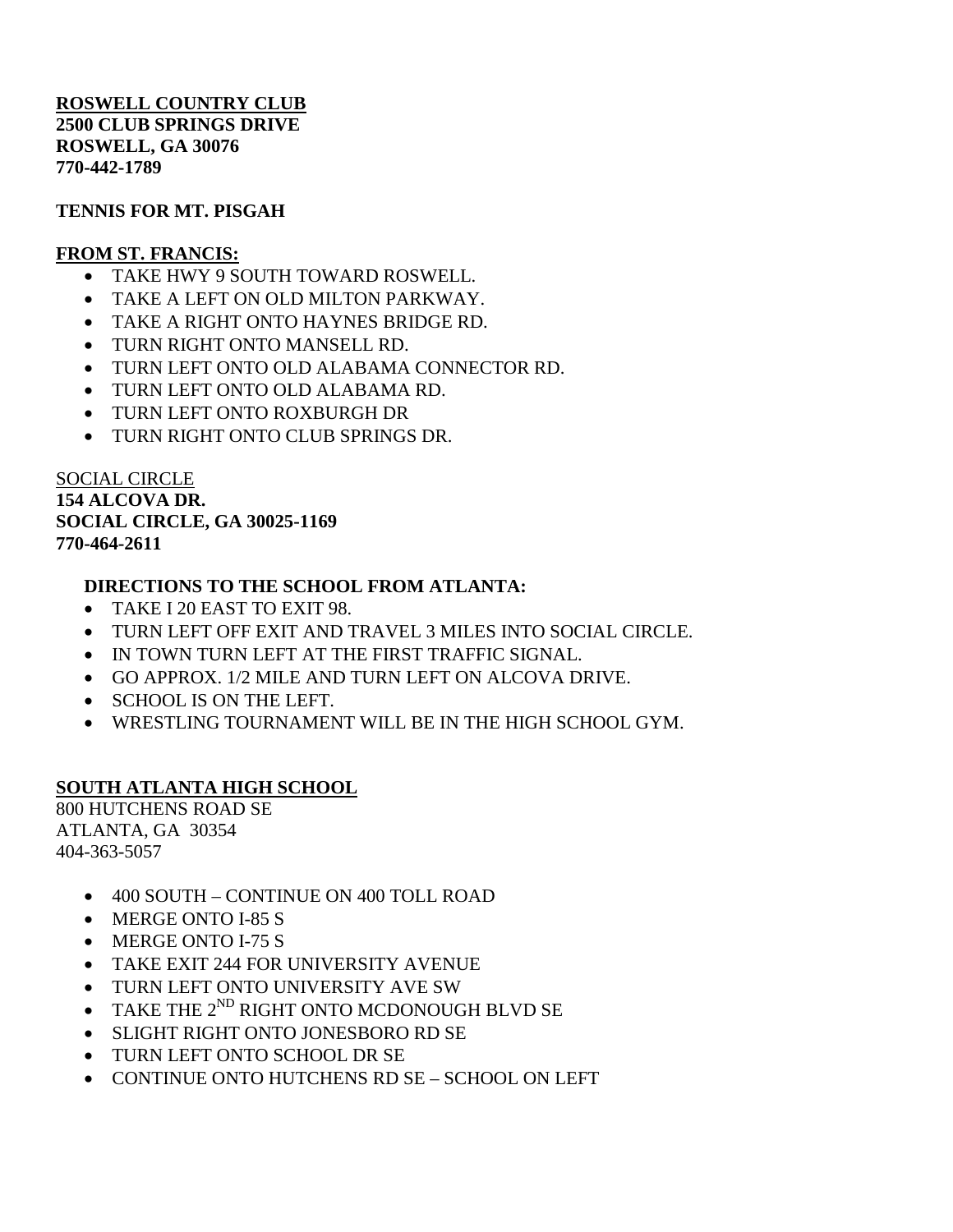## **SOUTH FORSYTH HIGH SCHOOL SOUTH FORSYTH HIGH SCHOOL 585 PEACHTREE PARKWAY CUMMING, GA 30041 770-781-2264**

- TAKE GA 400 NORTH TO EXIT 13.
- TURN RIGHT.
- THE SCHOOL IS APPROXIMATELY ¾ OF A MILE DOWN THE ROAD ON THE LEFT.
- ENTERING THE SCHOOL GROUNDS, THE MAIN ROAD WILL CURVE TO THE RIGHT.
- TAKE THE FIRST RIGHT.
- FOLLOW THE ROAD AROUND THE PERIMETER OF THE SCHOOL.

#### **SOUTHWEST ATLANTA CHRISTIAN 3911 CAMPBELLTON ROAD, SW ATLANTA, GA 30331 404-346-2080**

- TAKE I-85 OR I-75 SOUTH TO I-285 WEST.
- AT EXIT 5B, TAKE RAMP (RIGHT) ONTO SR-154 [SR-166] TOWARDS GA-166 / CAMPBELLTON RD / BEN HILL.
- THE SCHOOL IS APPROXIMATELY 1.1 MILES ON THE RIGHT SIDE OF THE STREET.

#### **STEPHENSON HIGH SCHOOL**

701 STEPHENSON ROAD STONE MOUNTAIN, GA 30087 678-676-4202

- 400 S MERGE ONTO 400 CONTINUE ON 400 TOLL ROAD.
- MERGE ONTO I 285 E/GA 407E VIA EXIT 4A TOWARD GREENVILLE/AUGUSTA.
- MERGE ONTO STONE MOUNTAIN PARKWAY US -78 E/GA 410E VIA EXIT 39B TOWARD SNELLVILLE/ATHENS.
- TAKE THE MOUNTAIN INDUSTRIAL BLVD EXIT (EXIT 4) TOWARD TUCKER.
- TURN RIGHT ONTO MOUNTAIN INDUSTRIAL BLVD.
- TURN LEFT ONTO EAST PONCE DE LEON AVENUE.
- EAST PONCE DE LEON AVENUE BECOMES MAIN STREET.
- MAIN STREET BECOMES NORTH STONE MOUNTAIN LITHONIA ROAD.
- TURN LEFT ONTO ROCKBRIDGE ROAD.
- TURN RIGHT ONTO STEPHENSON ROAD SCHOOL ON RIGHT.

#### **TOWNS COUNTY**

**1400 US HWY 76E HIAWASSEE, GA 30546 706-896-4131**

- TAKE US-19 N/GA-400 N.
- TAKE THE GA-306 EXIT, EXIT 17, TOWARD GAINESVILLE.
- TURN RIGHT ONTO KEITH BRIDGE RD/GA-306.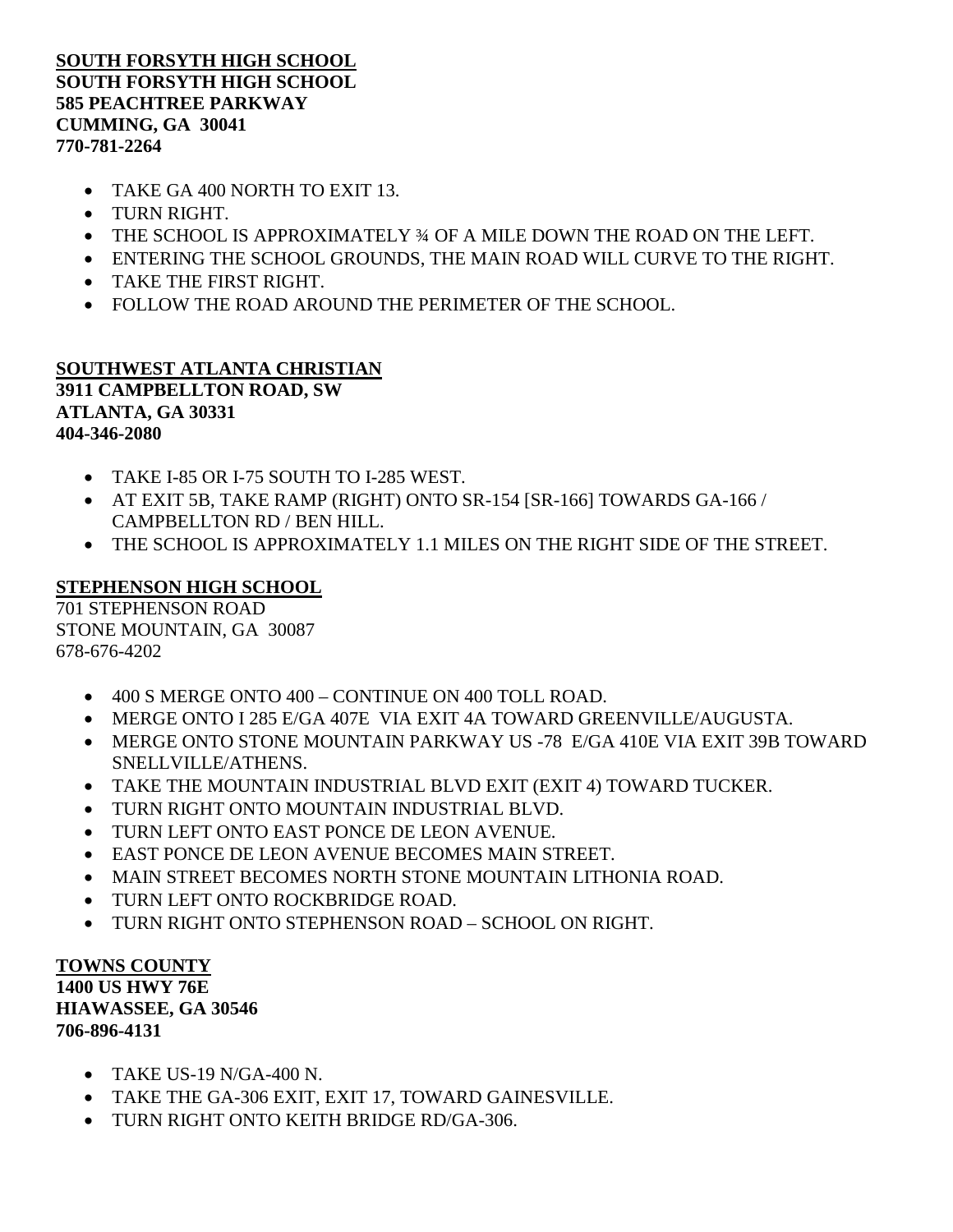- TURN RIGHT ONTO DAWSONVILLE HWY/GA-53 E. CONTINUE TO FOLLOW DAWSONVILLE HWY.
- DAWSONVILLE HWY BECOMES JOHN W MORROW JR PKWY/GA-53 CONN E.
- TURN SLIGHT LEFT ONTO WASHINGTON ST SW.
- TURN LEFT ONTO W ACADEMY ST NW.
- W ACADEMY ST NW BECOMES GREEN ST NE/GA-11 BR/GA-60.
- TURN SLIGHT RIGHT ONTO RONNIE GREEN PKWY NE/GA-11 BR S. CONTINUE TO FOLLOW GA-11 BR S.
- GA-11 BR S BECOMES US-129 N/GA-11 N.
- TURN RIGHT ONTO GA-75/UNICOI ST. CONTINUE TO FOLLOW GA-75.
- TURN LEFT ONTO US-76/GA-17/GA-2/GA-75.

# **TRION HIGH SCHOOL**

**919 ALLGOOD STREET TRION, GA 30753 706-734-7316**

- TAKE THE GA-140 EXIT- EXIT NUMBER 306- TOWARD ADAIRSVILLE.
- TURN LEFT ONTO GA-140 W.
- TURN RIGHT ONTO US-27 N/ MARTHA BERRY HWY/ GA-1 N. CONTINUE TO FOLLOW US-27 N/ GA-1 N.
- TURN LEFT ONTO CENTRAL AVE.
- TURN LEFT ONTO ALLGOOD ST.

#### **WALKER SCHOOL 700 COBB PARKWAY NORTH MARIETTA, GA 30062 770-427-2689**

# **FROM THE SOUTH ON I-75**

- TAKE EXIT #265 AND TURN LEFT.
- PROCEED TO COBB PARKWAY (HWY. 41) AND TURN RIGHT.
- GO ABOUT .7 OF A MILE TO THE INTERSECTION OF COBB PARKWAY (HWY. 41) AND ALLGOOD ROAD.
- PROCEED THROUGH THE INTERSECTION AND TAKE THE FIRST DRIVEWAY ON THE RIGHT FOR THE MAIN CAMPUS.

# **WASHINGTON ATLANTA HIGH SCHOOL**

45 WHITE HOUSE DRIVE SW ATLANTA, GA 30314 404-792-5900

- WINDWARD PARKWAY TO 400 SOUTH CONTINUE ONTO 400 TOLL ROAD.
- MERGE ONTO I 85 SOUTH MERGE ONTO I 75 S.
- TAKE EXIT 249C TOWARD WILLIAMS STREET/WORLD CONGRESS CENTER/GA DOME/AQUARIUM.
- TURN RIGHT ON IVAN ALLEN JR BLVD.
- TURN LEFT ON NORTHSIDE DRIVE NW.
- TURN RIGHT ONTO MLK JR. DR SW.
- TURN LEFT ONTO WHITE HOUSE DR SW SCHOOL ON THE RIGHT.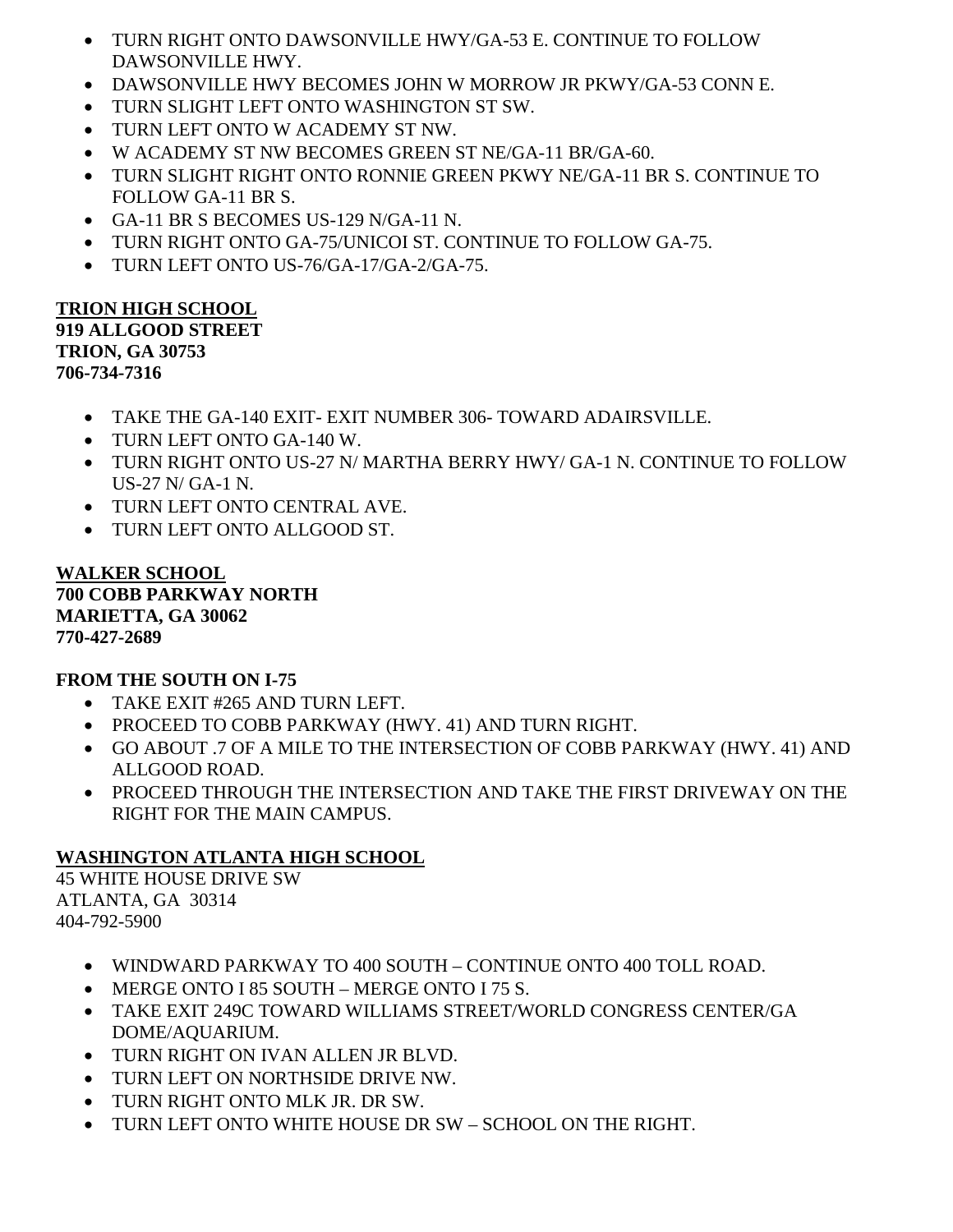### **W. D. MOHAMMED HS 735 FAYETTEVILLE RD. ATLANTA, GA 30316 404-378-1042**

- TAKE I-20 EAST TO EXIT 61B (GLENWOOD)
- MAKE A LEFT OFF THE EXIT.
- PROCEED APPROXIMATELY 1 MILE TO FAYETTEVILLE ROAD.
- MAKE A RIGHT AT THE CORNER (PHILLIPS 66 GAS STATION).
- GO APPROXIMATELY ¼ MILE THE SCHOOL SITS ON YOUR RIGHT.
- PROCEED TO THE REAR OF THE MAIN BUILDING FOR PARKING.
- IF YOU PASS THE TRAFFIC LIGHT YOU HAVE MISSED THE SCHOOL.

#### **WESLEYAN 5405 SPALDING DRIVE NORCROSS, GA 30092 770-448-7640**

- TAKE 400 SOUTH TO 285 EAST.
- GET OFF AT PEACHTREE INDUSTIAL GO NORTH.
- FOLLOW PEACHTREE INDUSTRIAL UNTIL YOU COME TO A FORK GO LEFT TO SPALDING DRIVE APPROXIMATELY ½ MILE.
- TURN RIGHT ON SPALDING DRIVE ENTRANCE TO THE SCHOOL WILL BE ON THE LEFT.

**WEST HALL HIGH SCHOOL 5500 MCEVER ROAD OAKWOOD, GA 30566 770-967-9826**

- 85-N TO 985-N.
- TAKE EXIT 16 MUNDY MILL ROAD. TURN LEFT AT THE END OF THE RAMP.
- MUNDY MILL RD ENDS AT MCEVER RD.
- TURN LEFT ONTO MCEVER RD.
- THE SCHOOL WILL BE ON YOUR RIGHT ON MCEVER RD.

## **WEST FORSYTH HIGH SCHOOL 4155 DREW ROAD CUMMING, GA 30040 770-888-3470**

- TRAVEL NORTH ON GA-400.
- TAKE THE GA-141 EXIT EXIT NUMBER 13.
- TURN LEFT ONTO PEACHTREE PARKWAY/GA-141.
- THIS ROAD CHANGES TO BETHELVIEW, STAY STRAIGHT.
- GO NORTH @ 3.5 MILES, TURN LEFT ONTO KELLY MILL ROAD.
- STAY ON KELLY MILL RD FOR APPROXIMATELY ONE AND A HALF MILES.
- TURN RIGHT ONTO DREW COURT.
- TURN RIGHT ONTO DREW ROAD.
- SCHOOL IS IMMEDIATELY ON THE RIGHT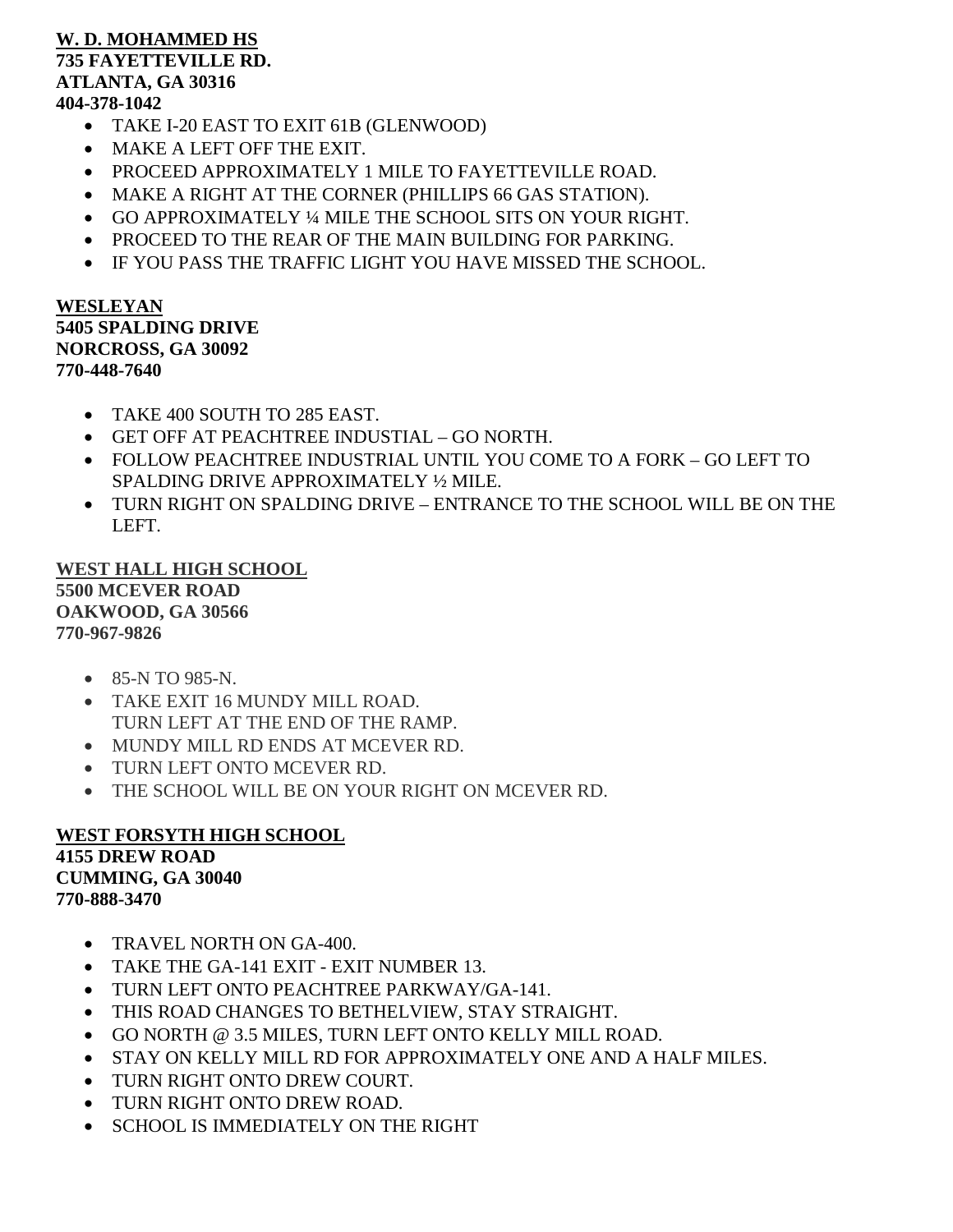## **WESTMINSTER 1424 W. PACES FERRY ROAD, NW ATLANTA, GA 30327-2486 404-355-8673**

- TAKE I-75 SOUTH TO EXIT #254 MOORES MILL RD.
- TURN RIGHT ON MOORES MILL.
- AT THE FIRST LIGHT TURN RIGHT ON TO WEST WESLEY.
- GO ½ MILE, THE ENTRANCE TO THE SCHOOL WILL BE ON THE RIGHT.

## **WHITEFIELD ACADEMY 1 WHITEFIELD DRIVE SOUTHEAST MABLETON, GA 30126 678-305-3037**

- TAKE 400 S. TO I-285 WEST FOR APPROXIMATELY 15 MILES.
- EXIT ONTO SOUTH COBB DRIVE FROM I-285.
- TURN RIGHT OFF THE EXIT (OUTSIDE OF PERIMETER) ONTO SOUTH COBB DRIVE.
- TURN LEFT AT THE FIRST LIGHT HIGHLAND PARKWAY.
- ONCE ON HIGHLAND PARKWAY TURN LEFT AT THE FIRST LIGHT OAKDALE
- TRAVEL ½ MILE ON OAKDALE CROSS SHORT BRIDGE TO LIGHT. TURN RIGHT ON BUCKNER.
- STAY ON BUCKNER AS IT CROSSES NICKAJACK CREEK.
- AFTER THE CREEK LOOK FOR THE WHITEFIELD ACADEMY ENTRANCE ON THE RIGHT.

#### **WOODSTOCK HIGH SCHOOL 2000 TOWNE LAKE HILLS SOUTH DRIVE WOODSTOCK, GA 30189 770-592-3500**

## **FROM ALPHARETTA:**

- TAKE GA 400 NORTH TO GA HWY 20 WEST.
- FOLLOW GA HIGHWAY 20 WEST TO I-575.
- TAKE I-575 SOUTH TO EXIT 8 (TOWNE LAKE PARKWAY).
- TURN RIGHT ONTO TOWNE LAKE PARKWAY.
- TURN LEFT (SOUTH) ONTO TOWNE LAKE HILLS SOUTH DRIVE (THERE WILL BE A WACHOVIA BANK ON THIS CORNER).
- TOWNE LAKE HILLS SOUTH DRIVE WILL DEAD END INTO WOODSTOCK HIGH SCHOOL.

## **WOODWARD ACADEMY**

#### **1662 RUGBY AVENUE COLLEGE PARK, GA 30337 404-765-4450**

- I-85 SOUTH.
- TAKE THE VIRGINIA AVENUE WEST EXIT.
- ONCE ON VIRGINIA AVENUE TURN AT THE SECOND LIGHT ONTO MADISON STREET (AFTER THE STEAK & ALE.)